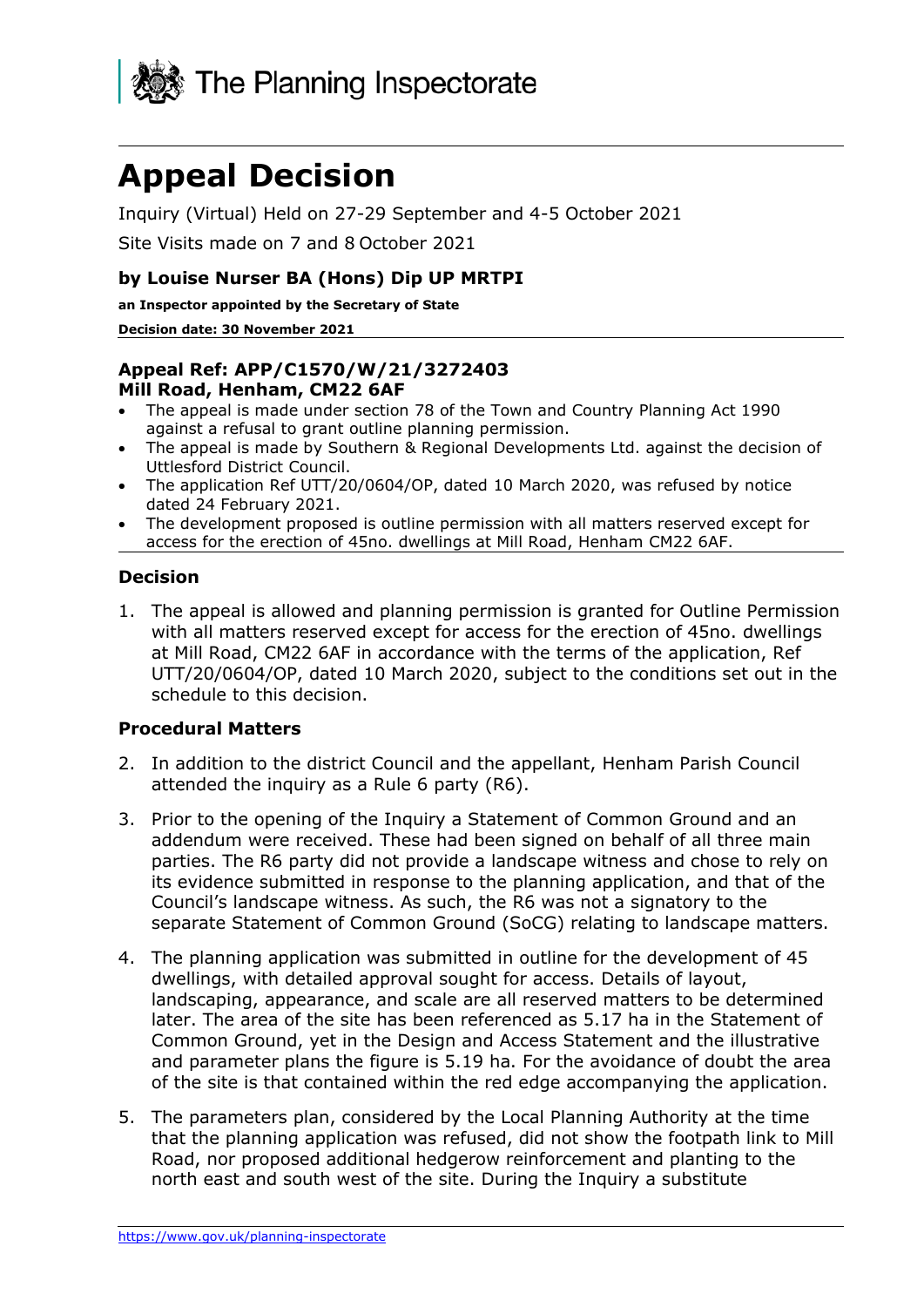parameters plan 1123 002 Rev C was submitted which included these. All main parties were content to accept the amended plan. Following the Wednesbury principles, I do not consider that anyone would be prejudiced by my having accepted it as part of the appeal before me.

- 6. Consequently, the plans for which approval is sought are site location plan 1123 001 rev B, dated 6.3.20; the site access plan DR5 dated 25.9.19; and Parameters Plan (no. 1123 002 rev C) dated 30.9.21. I have treated all other plans submitted with the application as being illustrative.
- 7. The proposed development lies outside the settlement boundary of the village of Henham as defined by the Uttlesford Local Plan, adopted 2005 (LP). A replacement plan was withdrawn from the examination process in early 2020, and the latest emerging plan is at an early stage.
- 8. All parties are agreed that the Council is unable to demonstrate a five-year supply of deliverable housing sites. This triggers consideration of the appeal against paragraph 11d) of the Framework.
- 9. Interested parties have referred to the appeal site falling within the Green Belt and a Conservation Area. This is not the case.
- 10. Prior to the Inquiry the appellant submitted an Environmental Impact Assessment Screening Opinion. However, the Local Planning Authority had provided a brief screening opinion within the Officer's Report that was taken to planning committee. As such, no further assessment was required<sup>1</sup>.
- 11. During the Inquiry reference has been made to the withdrawn local plan. As it has been formally withdrawn, any proposed strategy within it, or the Inspectors' response to it has no weight in my determination of the appeal which I have undertaken on the merits of the specific case before me and in the context of the extant current policy situation. Similarly, all main parties were agreed in line with paragraph 48 of the Framework, that no weight was to be attached to the replacement emerging local plan given that it was at a very early stage of production.
- 12. The Statement of Common Ground agreed that the Interim Climate Change Planning Policy document should be afforded limited weight.
- 13. During the Inquiry a signed planning obligation under s106 of the Town and Country Planning Act 1990 was submitted. This agreement with Uttlesford District Council and Essex County Council contains planning obligations relating to affordable housing; public open space and its management; education provision; residential travel packs; and the Council's costs and monitoring fees. A further supplemental agreement was signed between the parties on the 28th of October which I subsequently accepted. This clarified the definition of public open space. I deal with these in more detail below.
- 14. Due to broadband issues experienced by me on days 4 and 5 of the Inquiry, there were unavoidable interruptions to the inquiry which was being held as a virtual event. However, as, and when appropriate, I checked with the advocates and witnesses that the running of the Inquiry had not been compromised and that nothing had been missed. Further, at the end of the

<sup>&</sup>lt;sup>1</sup> C2 Officer's Report UTT/20/0604/OP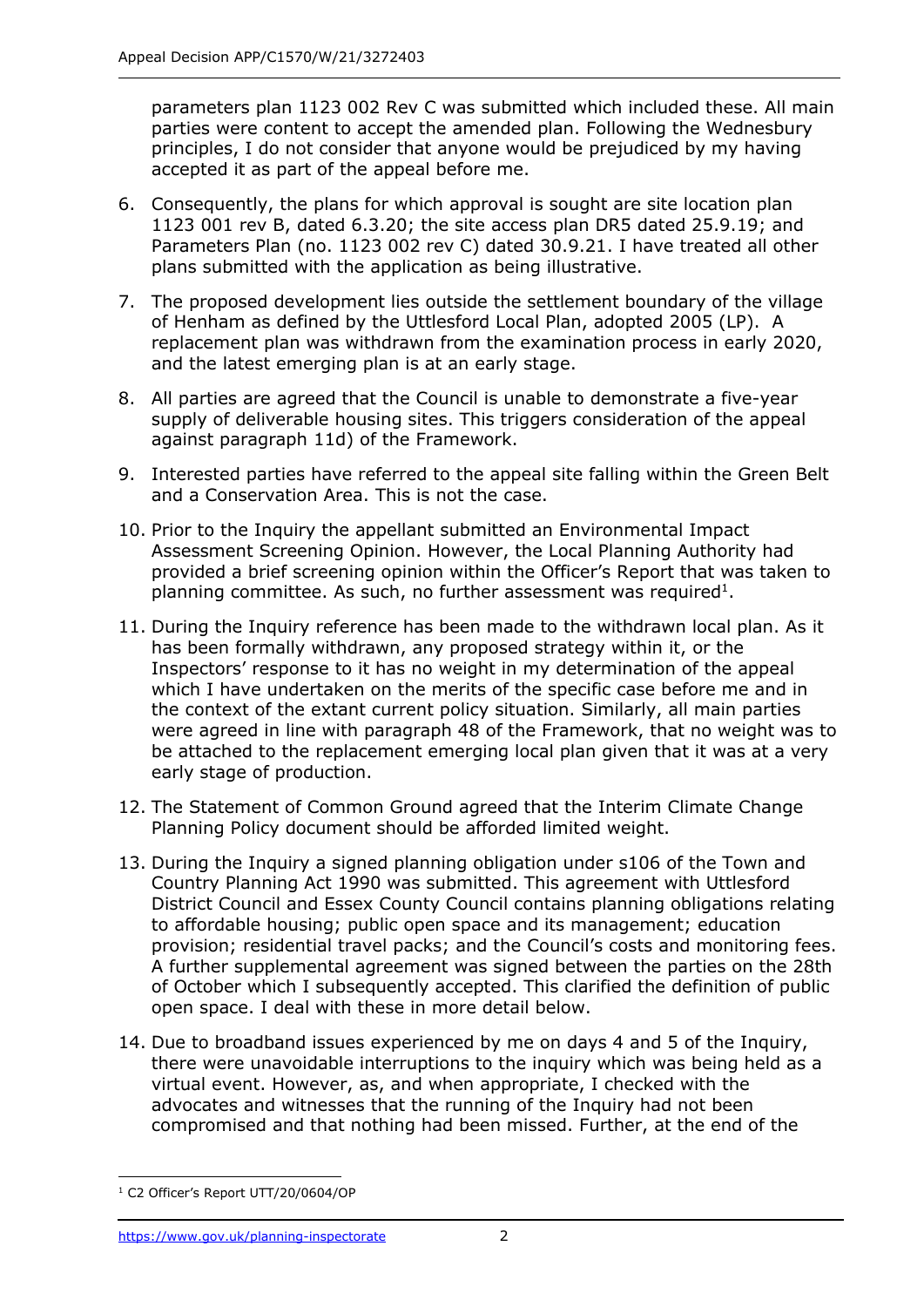Inquiry all advocates confirmed that this had been the case and, consequently, no party's case had been prejudiced by these technical difficulties.

## **Background and Main Issues**

15. From what I have read, heard, and seen; I consider the main issues to be:

- whether the appeal site represents an appropriate location for the development proposed with particular reference to the council's development strategy; and
- the effect of the proposed development on the character and appearance of the village of Henham and the wider landscape; and
- whether the occupants of the proposed development would have appropriate access to facilities within the village and within the wider area without being dependent on the private car; and
- whether the proposal would result in an unacceptable loss of the best and most versatile agricultural land; and
- whether any development plan conflict and harm arising is outweighed by other material considerations.

## **Reasons**

#### *Location*

- 16. I have been referred to Henham's position in the settlement strategy within the most recent withdrawn LP, and the quantum of development which was envisaged to be provided within these settlements on a district wide basis. As set out above I give no weight to this as it is not part of the development plan. Moreover, I cannot second guess what strategy is to be pursued as part of the emerging development plan. Consequently, Henham's place in the withdrawn strategy and the justification thereof, is irrelevant to the appeal before me.
- 17. The development strategy of the LP is to direct development to the main urban areas, the A120 corridor, selected Key Rural settlements, which includes Elsenham and Newport, and then to Other Villages, such as Henham, where limited development within the village is supported.
- 18. The appeal site lies adjacent to, but outside the development envelope of Henham as defined by the Uttlesford Local Plan, (LP) adopted 2005. Almost 90 dwellings have been permitted within Henham since 2012. Most of these have now been built and as such, there has been an almost 20% rise in the 2011 base number of dwellings within the village2.
- 19. I am aware that outside the settlement, development would only be considered appropriate on 'exception sites'. Policy H3 relates to New Houses within Development limits. The appeal site is not within the development limits of the village. Consequently, the fact that H3 sets no cap on housing numbers is not relevant to the appeal before me. Moreover, the appeal site, which is an arable field of around 5.17 ha, cannot be considered to be infill development.
- 20. Policy S7 is relevant in implementing the spatial strategy of the plan by restricting development in the open countryside and thus restricting it to the settlements. Consequently, the appeal proposal for 45 dwellings falls to be

<sup>2</sup> PoE Gardener para 4.24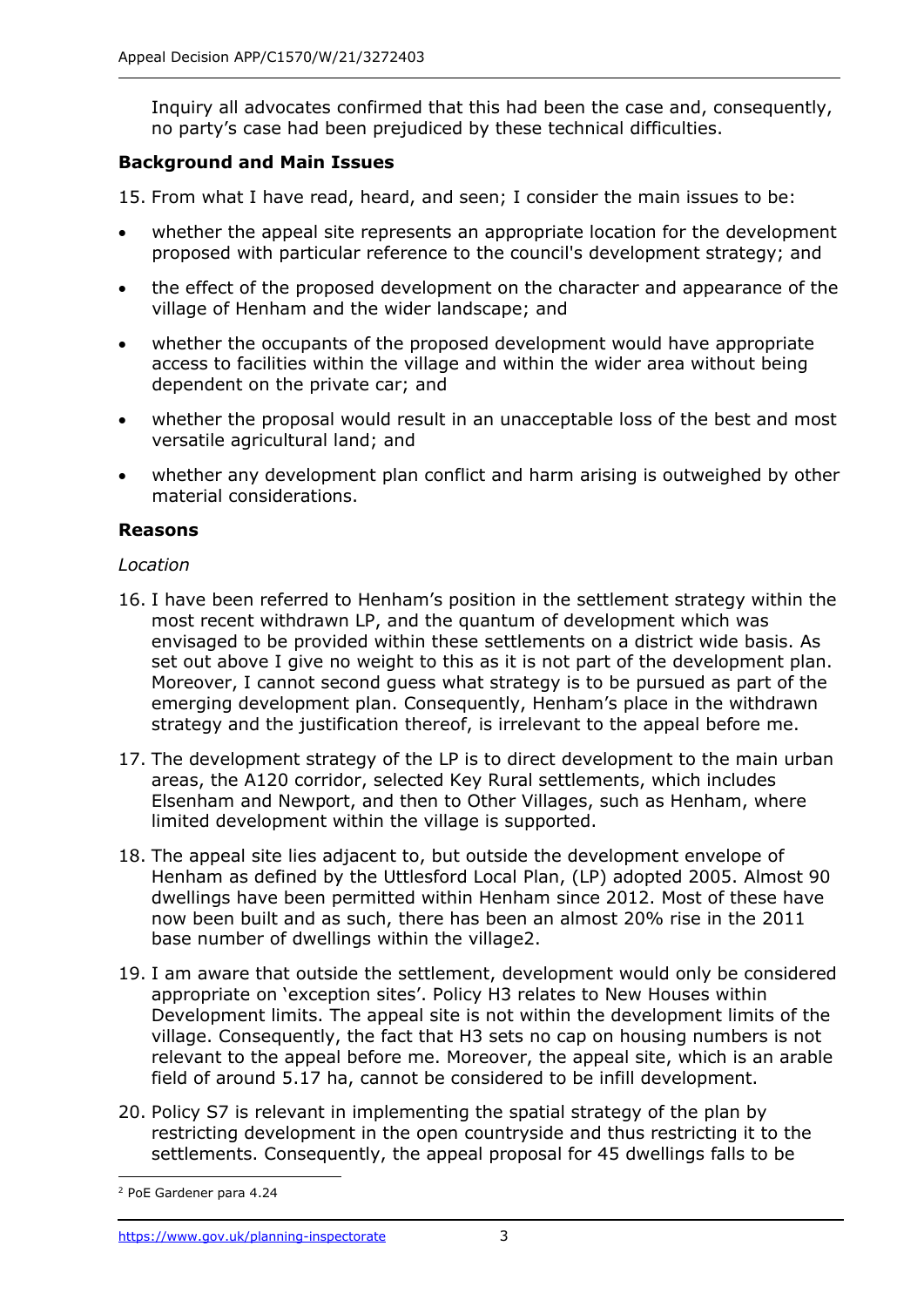considered against Policy S7. This is generally agreed to have three strands: firstly, to identify land outside of the settlement limits, secondly, to protect the countryside for 'its own sake', and thirdly, to only allow development where its appearance protects or enhances the particular character of the countryside within which it is set, or if there are special reasons why such development needs to be in that location.

21. Consequently, I find there to be, in common with the appellant, an 'in principle' breach of Policy S7 of the LP with particular reference to development outside of the settlement limits. I address the impact on the character and appearance of the countryside below. However, I will consider the weight to be attributed to any conflict with the development plan, later in my decision.

## *Character and appearance*

- 22. As the appeal before me relates to an outline application with all matters reserved other than the access to the site, the control of detailed matters of design would be within the gift of the Council, including landscaping. The parameters plan defines an area in which the 45 dwellings of up to two storeys, with a two and a half storey feature on key nodes would be located; the extent of the public open space and general amenity space; indicative locations for an equipped children's play area and an attenuation basin, together with the fixed location of the access. Consequently, it is possible to understand the impact of the proposed development, taking into account, the accompanying illustrative masterplan is just that.
- 23. A separate Landscape SoCG was provided, signed by both the Council and the appellant. This agreed that the appeal site does not lie within a 'valued landscape' as defined by paragraph 174 a) of the Framework. Nor does the LP attribute any locally defined landscape value to the site. Nonetheless, the village of Henham sits within a wide, open, landscape formally identified as the Broxted Farmland Plateau (BFP) within the Braintree, Brentwood, Chelmsford, Maldon and Uttlesford Landscape Character Assessments produced by Chris Blandford Associates 2006<sup>3</sup>.
- 24. I am aware that the LCA does not have the status of planning policy, nor is it a Supplementary Planning Document, but nonetheless it is agreed within the Landscape SoCG<sup>4</sup> to be 'most relevant' to this appeal and, indeed is referenced within the appellant's own LVIA. As such, I find, like many other of my colleagues, it to be a useful tool in aiding my decision making in considering the impact of the proposed development, in the context of the main issue which I have identified.
- 25. The SocG also set out the extent of the visual envelope within which the site can be seen. Helpfully, it also provided a map of agreed viewpoints all of which I have visited during my site visits. In addition, it confirms, and it is a position with which I concur, that due to the intervening 20th century housing, the Conservation Area would not be affected by the proposed development<sup>5</sup>.
- 26. From what I have seen on site and from what I heard, the wider area is characterised by arable farming, large open fields and intermittent bands of trees and hedging with small areas of woodland. There are no significant hills,

<sup>3</sup> CDJ6

<sup>4</sup> CD J6

<sup>5</sup> Landscape Statement of Common Ground: Section 2 Main Issues that are agreed.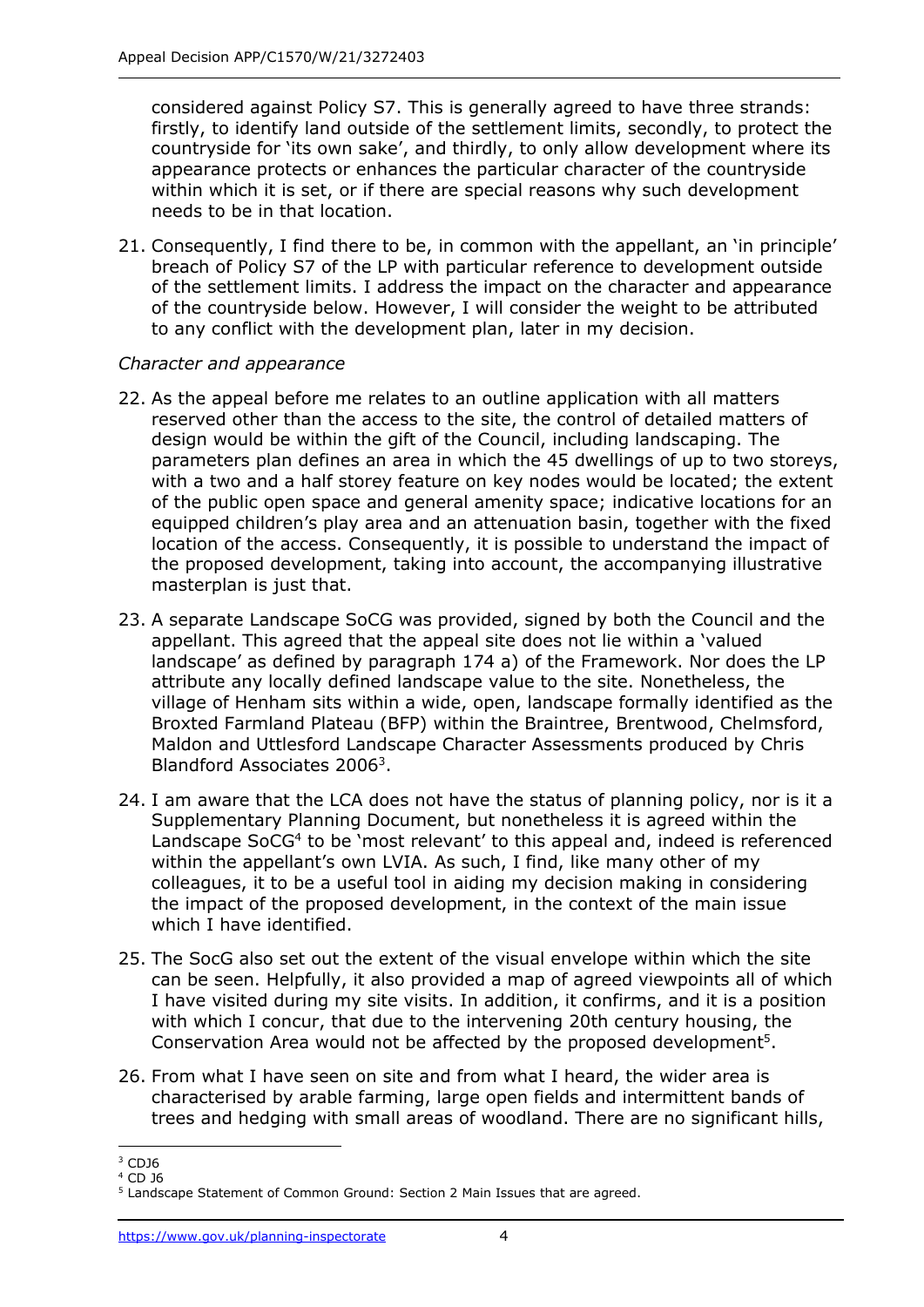but there are subtle but nonetheless pronounced changes in the topography in which the primarily arable landscape is framed. The nearby settlements or clusters of housing are linked by historic, narrow, sinuous roads which are rural in character with no street lighting nor pavements. Public rights of way crisscross the landscape.

- 27. I note that there is dispute whether Henham is a nucleated or linear village. From my site visits, it appears that for the most part, the historic element of Henham, sits on a ridge of higher ground on an east west axis, with loose clusters around particular focal points, such as the Church, and tags of development running to the south. Swathes of grass and ponds, with development set back behind them, are characteristic of the village.
- 28. From what I was able to see, the historic core of the village has a predominantly open, treed, and expansive character with a myriad of pedestrian rights of way. However, there is minimal street lighting, and the footways are narrow and are not continuous, requiring crossing from one side of the road to another. There are small pockets of recent modern housing to the east of the village along the High Street, and Chickney Road.
- 29. Vernon's Close, which lies immediately to the north of the appeal site, together with other modern housing off School Lane and along Mill Road, have (OR HAS) extended the built form of the village to the south and west beyond the older elements of the village. These developments are largely suburban in character, with pavements and street lighting. However, whilst they are integrated with the village with other twentieth century housing fronting Mill Road to the north and west, visually, they are relatively self-contained due to the way in which Mill Road curves at a right angle towards the south and falls away from the higher ground.

#### *Impact on the village*

- 30. The southern entrance to the village is via Mill Road, which forms the western boundary of the appeal site. This is partially hedged on both sides, with some trees, none of which are important specimens, but which as a band of trees and hedging are consistent with the BFP, as identified in the LCA. As such, the trees and hedging make a positive contribution to the character of the area both in terms of the immediate context and the wider landscape.
- 31. The appeal site's northern boundary abuts the hard edge of the Vernon's Close development. A substantial hedged public right of way PROW 2 runs to the south of the site dividing it from the Planteria complex. To the east of the field, the land is not being actively farmed. A small area of amenity space, under the control of the Residents' Association for Vernon's Close, lies at its north western corner. However, I note that there is no public right of way through this.
- 32. The field is in arable production. It is not as large as some of the open fields on the other side of Mill Road, but forms part of the wider, sweeping 'big sky' arable landscape in which the village of Henham sits, and therefore is consistent with the BFP landscape characteristics.
- 33. Clearly, however sophisticated the design, there would be an unavoidable change to the character and appearance of a field which is under cultivation if it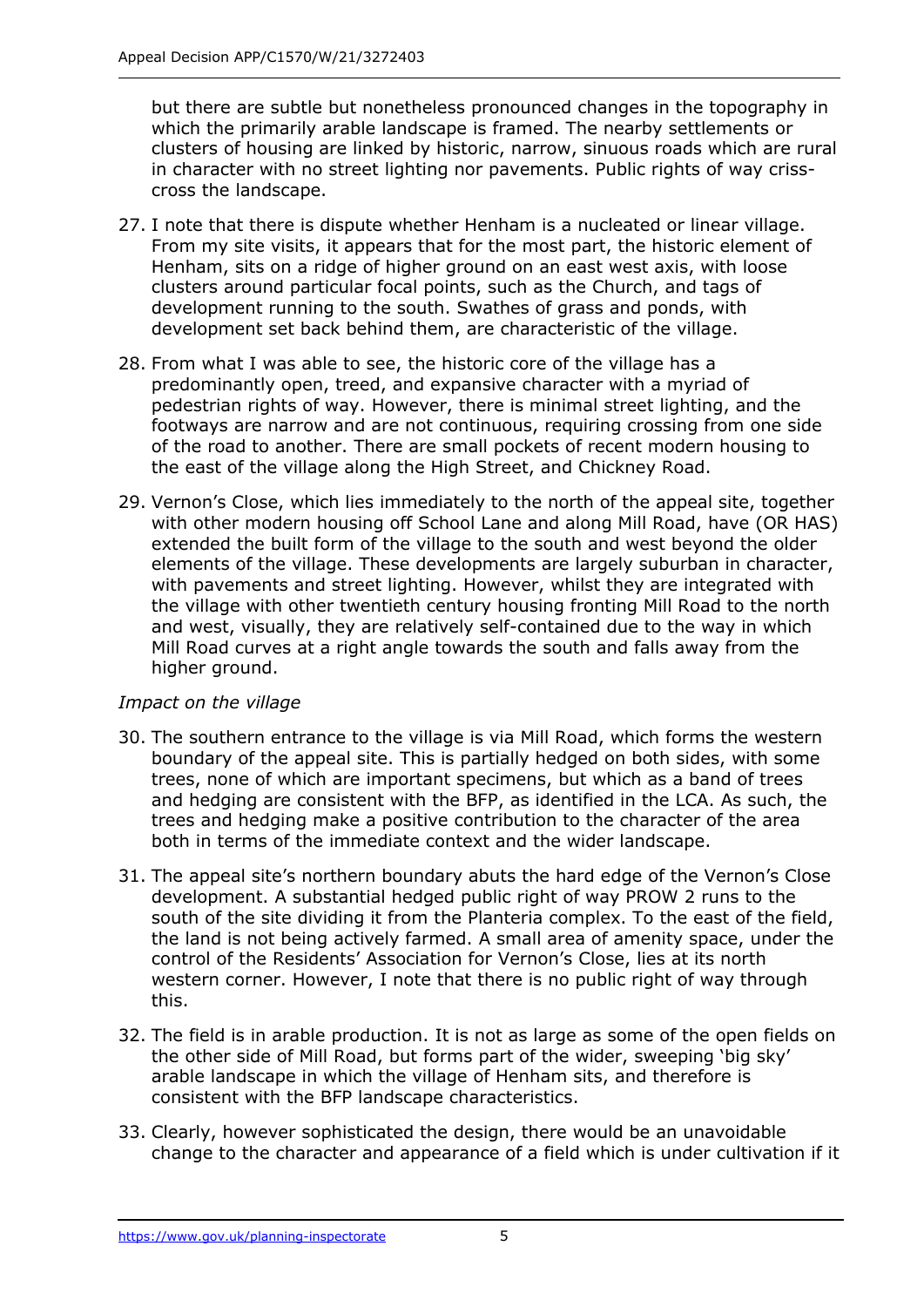were to be developed for housing and five trees removed to provide a suitable and safe access into a cul-de- sac development.

- 34. I note that the appellant has put forward several measures to help mitigate the impact of the proposed development with particular reference to layout. These include the siting of the built element of the low density development relatively close to Vernon's Close. Not only would this reduce the existing uncharacteristic, stark, urban edge to the countryside, but it would provide the opportunity to take advantage of the rise of the land, which plateaus out towards the south west, to include a significant amount of public open space to the south of the proposed housing.
- 35. There was discussion at the Inquiry as to how this open space would be landscaped. Such a matter is not directly before me. Nonetheless, some element of landscaping would be required, notwithstanding that PROW 2, which runs across the southern boundary of the site sits within two hedgerows. From the evidence I heard, I see no reason why it could not be undertaken in a manner consistent with the landscape characteristics defined within the BFP, relating to trees and woodland at the edge of settlements.
- 36. Much has been made of the height of the appeal site and its subsequent visual prominence. The north western corner of the site would be approximately at the same level as the housing at the entrance to the village, and some of the Vernon's Close housing. The rest of the site delineated for housing and the play area, including land close to Mill Road, would lie on higher ground, at a broadly similar level to the south eastern corner of Vernon's Close.
- 37. The housing along Mill Road, which forms the entrance to the village, sits within a slight dip in the land before it follows the incline up to higher land towards the older parts of the village, which is mostly on an east west axis. In contrast, the built development at the new entrance to the village would appear more prominent as it would be located across almost the whole depth of a field that rises up away from the village in a south easterly direction. Consequently, the extensive development surrounded on three sides by open countryside would extend housing into the open countryside, accentuating the southern extent of the modern development of the village.
- 38. With reference to the visual impact of the proposed development. I have considered the viewpoints closest to the village and both the impact on pedestrians and on passengers and drivers. I conclude, on the whole, in year 1, the development will make a substantial impact on localised views. There will be a change from an open field, which helps frame the village to one of the largest developments within the village, albeit built at a low density and with substantial areas of public open space located on higher land. The development of housing would not be 'novel' in this context, but it would still have an impact.
- 39. These impacts would be particularly experienced along Mill Road when entering and leaving the village and close to the site. I accept by year 15, planting will have started to mature within the low density development and around the boundary. This will include the plugging of significant existing gaps in the hedgerow, as well as the improvement of the hedgerow through active management. An impact on the character and appearance of the village would still remain. Nevertheless, I am confident that the housing would be read in the immediate context of the Vernon's Close development and the modern housing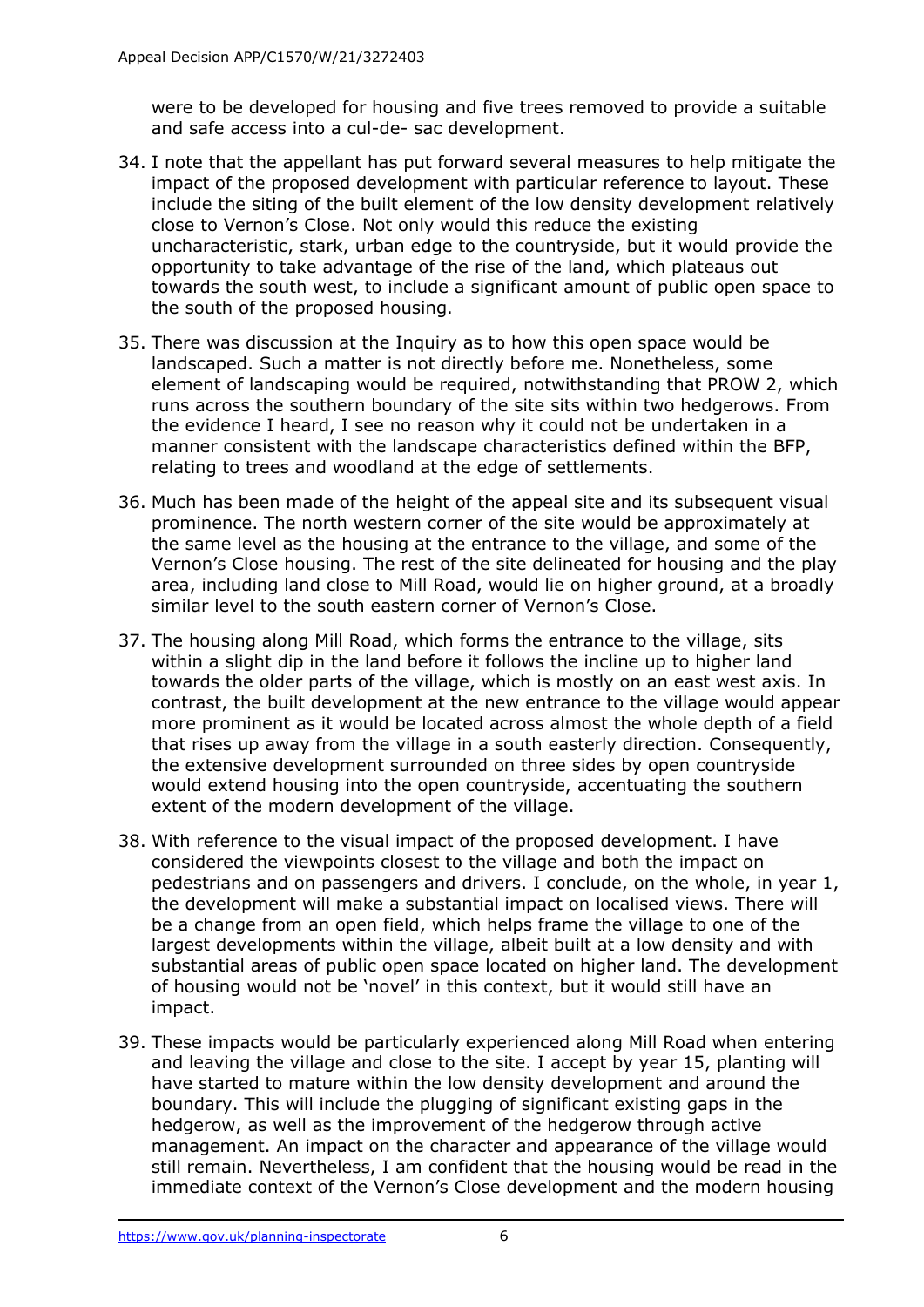along Mill Road and any harm to the village would be localised to immediately around the site. This is particularly the case given the agreed, limited primary visual envelope to the south of the site which only extends to the depth of the Planteria complex.

- 40. Reference has been made to the perceived harm to the landscape from the proposed equipped play area to the south of the housing., This should be viewed in the context of a built development, which whilst the illustrative masterplan has been represented as the appellant's 'best attempt', its landscaping and design would be under the control of the Council. As such, I have no concerns that the visual impact associated with children playing and play equipment would result in any significant harm to the character or appearance of the area.
- 41. Similarly, the effects of light from housing, and cars manoeuvring would be experienced in the context of the adjacent Vernon's Close development.
- 42. Taking into account the proposed mitigation put forward by the appellant and that the control of the detailed design and layout would be for the Council, including whether the farmstead pastiche approach is appropriate, and consideration of levels, I conclude that in the long term, as a whole, there would be limited, but nevertheless, residual harm to the character and appearance of Henham as a result of the development of the field for housing.

#### *Wider landscape*

- 43. As stated above, the proposed development would have an undeniable impact on the appeal site, the form of the village and localised views. Nonetheless, having walked the footpaths more than once, I am content that for the most part, the appeal proposal would have a limited impact on the wider landscape within the defined visual envelope. From many of the viewpoints, subject to appropriate planting and design controls, the development, if discernible, would read as part of the existing settlement, albeit one which had exended southwards.
- 44. The footpath from Old Mead Lane to Mill Road (PROW 16) approaches the appeal site directly from the west. On this particular part of my site visit when walking directly towards Henham, I noted that this element of the footpath network is particularly busy. I passed several recreational walkers, cyclists and parents walking home from school with their children.
- 45. The development would extend the depth of the field and almost two thirds of its length along Mill Road. However, there would be proposed improvements to the hedging, landscaping, and planting throughout the development, together with low density housing, set back away from Mill Road retaining the road side verge and hedging. Nonetheless, due to the curve of the footpath the suburbanising development of housing would be directly in view when approaching from the west. When the pedestrians were to come closer the view would be focussed directly into the unadorned entrance to the development.
- 46. The subtle, but nonetheless pronounced change in levels would accentuate the impact of the extension of the village to the south along Mill Road and detract from the setting of the village to the north. I have carefully considered the appellant's evidence and that of the Council's landscape witness, together with my own observations when I walked the PROW. As such, my judgment is that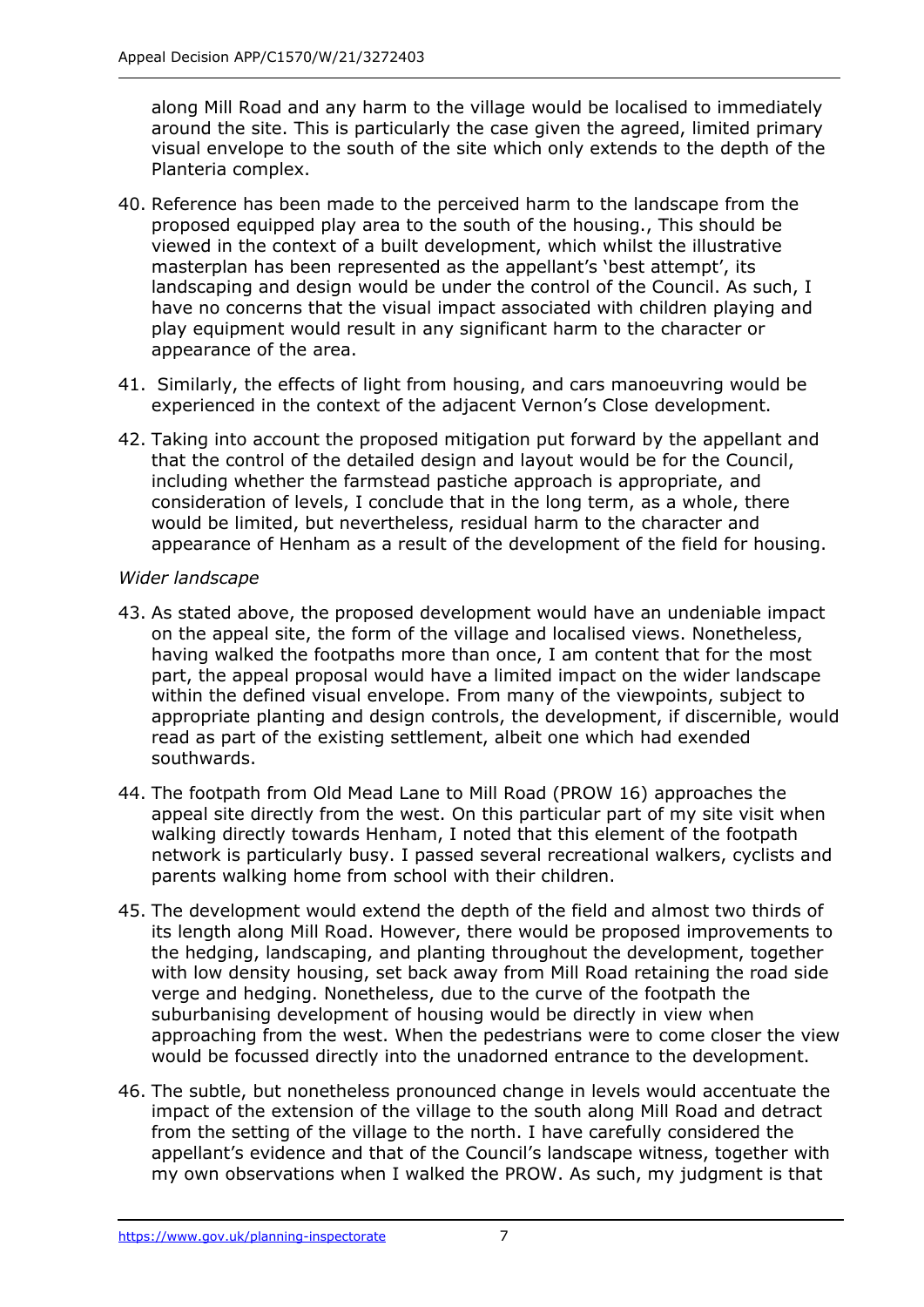in year 15, as a result of the proposed development there would remain a substantial adverse effect on the visual amenity of the users of the extensive and well used footpath PROW 16 when walking towards Henham. This would be particularly the case in the winter when deciduous trees would not be in leaf.

47. I have also been cognisant of the cumulative impact of the significant proposal that has been allowed at appeal in Elsenham<sup>6</sup>. However, I do not consider that both developments would be experienced within the same visual context.

#### *Conclusion*

48. I have found that even with the mitigation measures put forward by the appellant there would be harm to the character and appearance of both the village of Henham and the wider area. This harm goes beyond that which would of necessity result as the development of greenfield land for housing due to the location of the site and its topography. In coming to this conclusion, I have been informed by the LCA and do not dispute that the LCA, as a whole, would not be threatened and have carefully taken into account the landscape evidence. However, the harm to both the character and appearance of the wider landscape and village is localised but nonetheless real. As such, I conclude that, overall, there would be a moderate degree of harm to the character and appearance of the village of Henham and the wider area. Consequently, the proposed development would be in conflict with Policy S7 of the LP in relation to the protection or enhancement of the particular character of the countryside and would not be sympathetic to the local character and landscape setting, and therefore inconsistent with paragraphs 130 and 174b of the Framework.

#### *Dependence on the private car*

- 49. From what I understand there are few employment opportunities within the village. However, the appeal proposal would be well placed for residents to work at the Planteria nursery to the south of the site a point raised by Mr Anderson in support of the proposed development.
- 50. There is no dispute between the parties that Henham is a rural settlement served by a number of facilities including a primary and nursery school, a part time shop/ post office, the Old School Community Association Hall, the Henham and Ugley Sports and Community Hall, the Village Hall, Henham Tennis Club, St.Mary's Church, the Church Hall, The Cock Inn and a gym.
- 51. Helpfully, the distances of some of these facilities have been agreed. This is of particular relevance to gauging whether future residents of the proposed housing would be likely to walk to these facilities. Nonetheless, it has long been established that it is not necessarily the distance which is the main determinant of how or why a person chooses to walk somewhere, rather than drive. Consequently, whilst reference to distances is useful, they are not determinative.
- 52. I have been referred to the Manual for Streets7, as well as the IHT 'Guidelines for Providing Journeys on Foot8' relating to desirable walking distances of 400

<sup>6</sup> ID7 (G3)

<sup>7</sup> I2 p 45

<sup>8</sup> I1 table 3.2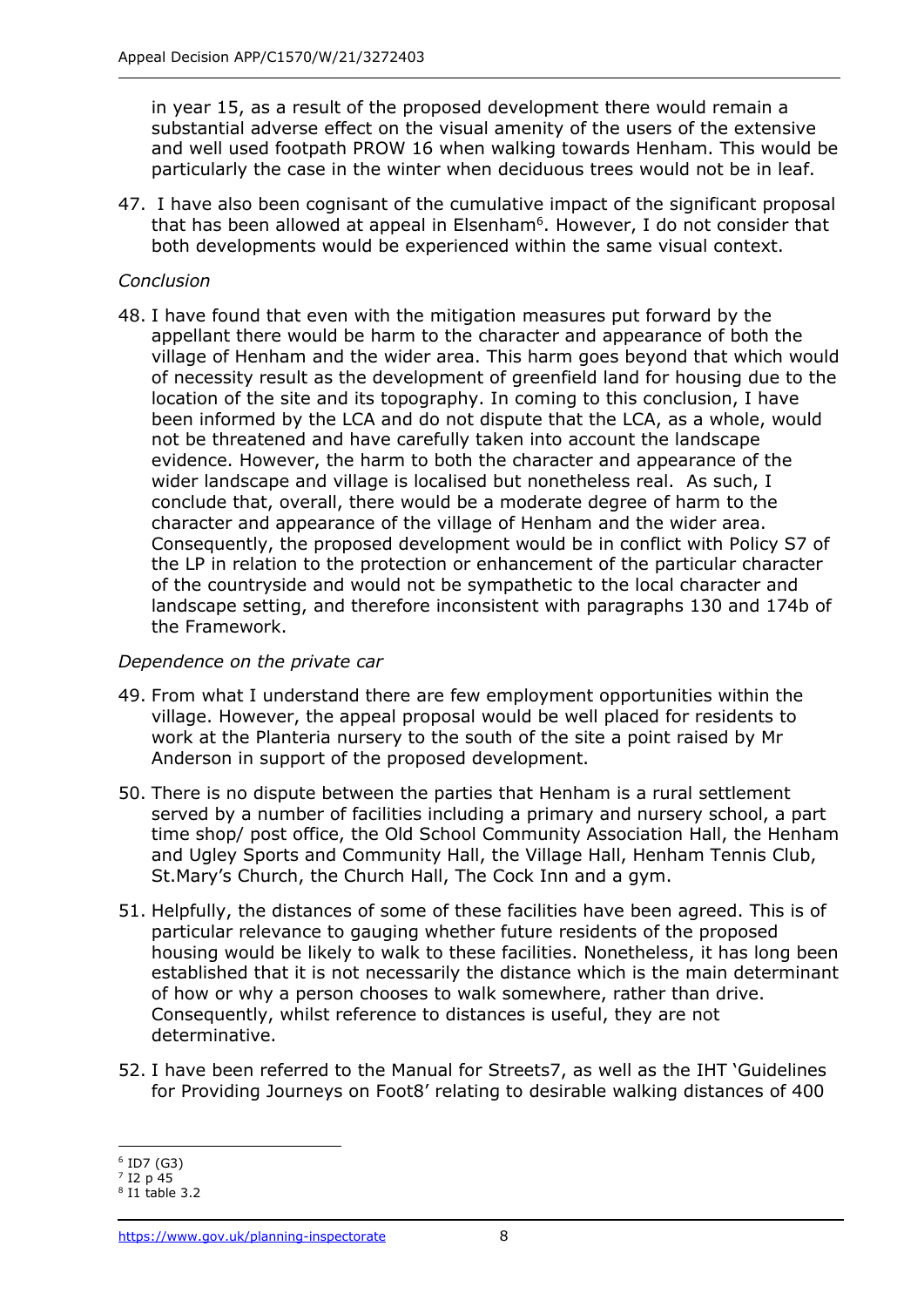$\text{m}^9$ , walkable or acceptable distances of up to 800 $\text{m}^{10}$ , and a preferred maximum of 1200  $m^{11}$ , and 2000  $m^{12}$  which is considered to be the distance that offers the greatest potential to replace short car trips.

- 53. Both documents are relatively old as having been published in 2007, and 2000 respectively. Nonetheless, whilst I have been referred to a WYG study, 'How Far do People Walk', published in 2007, I am not convinced that this study which is based on the National Travel Survey undermines any of the rules of thumb set out within the MfS or indeed referenced within the IHT. This is because these figures are predicated on a self-selecting body of participants. Consequently, whilst the results may well be accurate and reflect a body of people who walk to destinations, they are not directly of relevance to a policy context where the objective is to encourage movement other than driving a car, in other words to promote modal shift.
- 54. I note that there is no direct route into the village other than via the pavement along Mill Road. It may be that in the future a link could be provided from the north eastern corner of the appeal site. However, from what was heard at the Inquiry, this would need the permission of the Residents' Association for Vernon's Close. Moreover, in contrast to the proposed pedestrian link to PROW 2 at the south western corner of the site, it has not been agreed as a condition, were the proposed development to be allowed.
- 55. Therefore, residents of the proposed development would have the choice of either accessing the facilities of the village via Mill Road, or by walking along PROWs 2 and 4 which are unimproved unlit footpaths. I have no quibble given the distance, that for parents, or carers, who chose to walk, rather than dropping off a child by car on the way to work, walking to the school or nursery would be a realistic option.
- 56. Similarly, given that church services, normally take place during daylight hours and on a Sunday where there is less time pressure, for those who wish to attend the services, walking to church would be an attractive choice.
- 57. I took the opportunity to visit the small shop which is manned by volunteers, and the post office. Whilst I have no doubt that it serves an important social function within the village and can provide for some day-to-day needs; including fresh bread and cakes. I noted that the selection of food and groceries was limited. Moreover, the opening hours of 9:00 to 13:00 and 14:00 to 16:30 Monday to Friday and Saturday and Sunday mornings, and 9:00- 12:00 three days a week for the post office, are restricted and would not be convenient to those who work, even from home.
- 58. Given that it would take at least 10 minutes to walk there; the opening hours are restricted; and the range limited, it would not be a sufficiently attractive or convenient retail draw to satisfy people's day to day needs, or more realistically, their top up shopping. Consequently, it seems likely that residents of a development at the southern end of the village would jump in their car to a location which had a better selection of food and longer opening hours, such as the Tesco Express at Elsenham, or even Clifford's Country Grocers and Farm shop, which is to the south of Henham, or further afield.

<sup>&</sup>lt;sup>9</sup> ibid  $10$  I2 p45

<sup>11</sup> I1

<sup>12</sup> Withdrawn PPG 13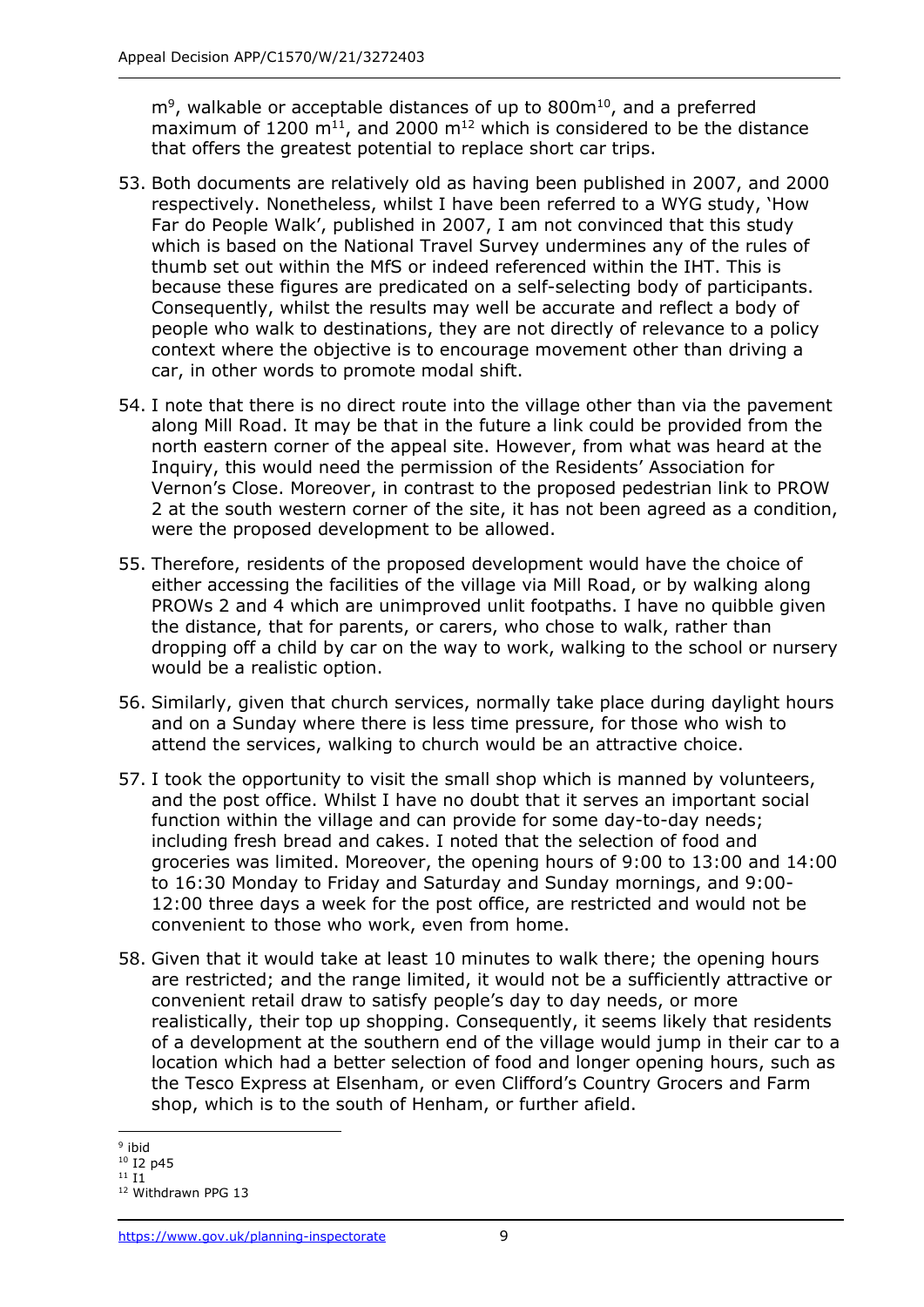- 59. Clearly, from what I have heard and given the number of social and sports facilities within the village, as well as the Cock Inn PH, Henham has a rich social infrastructure. I am sure that there may be those who choose to walk to these venues, particularly when the days are long. However, during the winter months, when it is dark in the evening, in the absence of street lighting and as the footpaths within the older part of the village are narrow and unlit, and in places require crossing one side of the road to the other, pedestrians would not be encouraged to walk.
- 60. Therefore, I conclude that even if I were to accept that the 2 km metric referenced from the PPG 13 is the most appropriate by which to judge acceptable walking distances, the quality of the route and the draw of the destination is more important in determining if residents of the proposed development would be encouraged to walk to the village facilities.
- 61. Much discussion took place as to whether residents would cycle. I am content that cycling within the village would be a realistic option given the short distances. However, nothing was put forward to me that would suggest that the proposal would actively encourage this.
- 62. As requested, I drove the routes along the rural roads which lead to Henham.
- 63. In doing so, I would happily accept that in the daylight, cycling would be an attractive option to access those settlements and facilities within 5km of the site, albeit the rural roads are busy.
- 64. However, during the autumn and winter months, in the dark early hours of the day or late afternoon, given the lack of lighting and narrowness of the roads, and their sinuous nature, as well as the speed at which cars drive along the routes, I am unconvinced that cycling would be an attractive option. This is, of particular relevance to those who wish to commute from Elsenham by train.
- 65. I have taken into account the Strava data, as well as the crash data, which shows no recorded conflict with cyclists and the fact that Mill Road is part of a SUSTRANS 'on-road network not on the National Cycle Route' but note that it does not go to any sizeable settlement. Moreover, irrespective of whether the cyclists whose data has been shared, are athletes or not, this does not alter my conclusion, that committed or even, leisure, cyclists may well cycle during the daylight hours, including to Flitch Way, but that there is nothing within the proposal, or the nature of the location to suggest that residents of the proposed development would be encouraged to cycle rather than to drive.
- 66. The proposed development would be just over 400 m from a bus shelter. This is considerably closer than the 700 m distance from the proposed development at the Chickney Road to which I have been referred<sup>13</sup>. I understand that there may be some alterations to the timing and regularity of the bus services following the successful Elsenham appeal $14$ . However, I have determined the appeal on the basis of the current situation, which is that the village is served by a bus service which runs from Stansted to Bishops Stortford, calling at, amongst other stops, Elsenham and Stansted Mountfitchet.
- 67. The bus service operates throughout the day into the early evening, with some gaps, and provides access to rail journeys into Cambridge and London Liverpool

<sup>13</sup> G7 para 15

<sup>14</sup> G3 para 74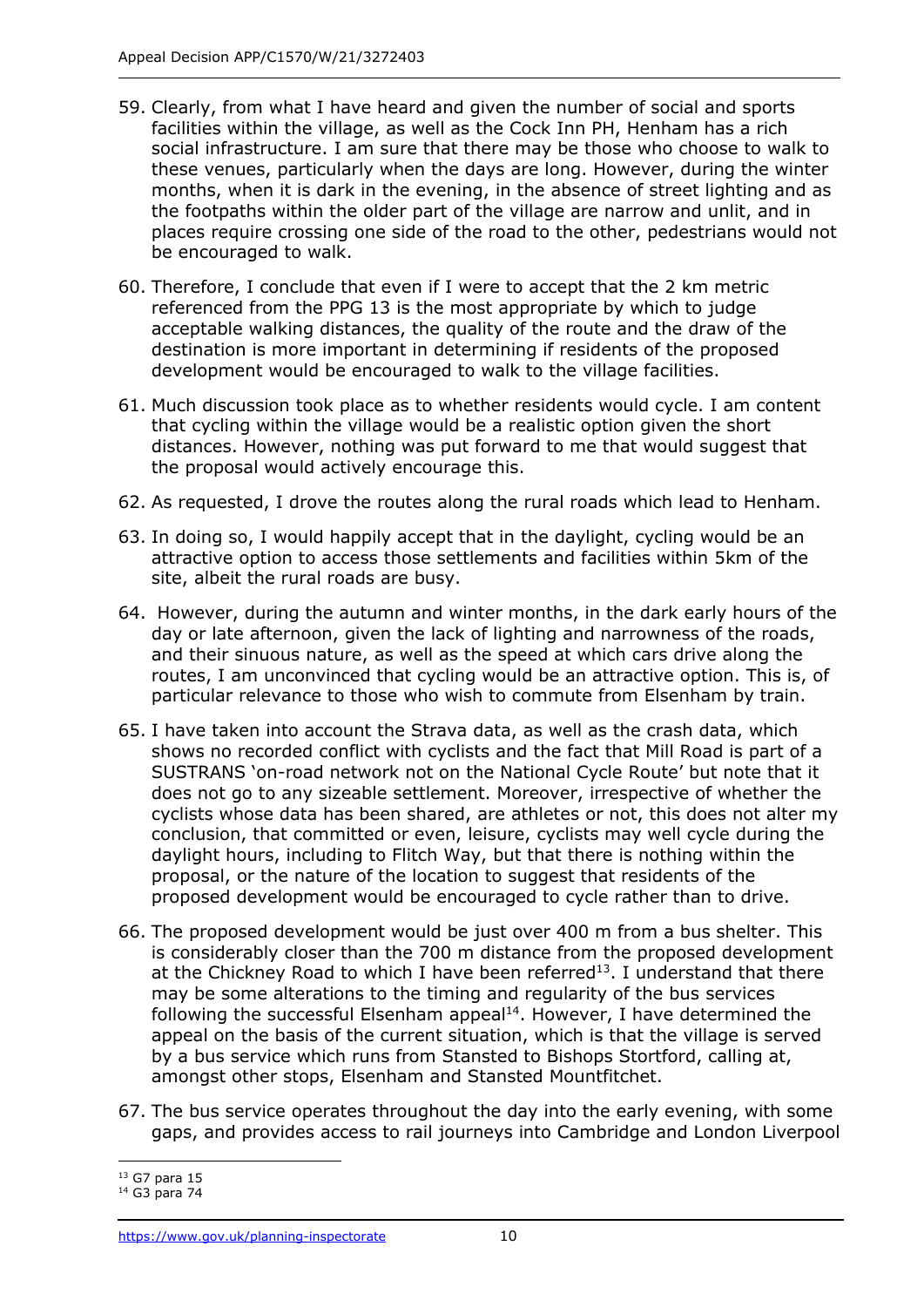Street, as well as employment opportunities and facilities in Elsenham, Stansted Mountfitchet and Bishops Stortford.

- 68. I note that many of the jobs at Stansted may be shift work and therefore would not be compatible with the standard office hours which the bus service reflects. However, there is nothing before me to suggest that as the district's largest employer, all employees at Stansted follow a shift pattern.
- 69. Consequently, from what I heard, it appears that the bus service provides a comparatively good service for a rural network with access to a number of sizeable settlements and employment opportunities, including at Stansted airport.
- 70. Nonetheless, it would be unlikely to compete on convenience or speed with the private car, with particular reference to grocery shopping. This is because to undertake a shop at a supermarket would involve a 40 minute bus journey and at least a 750 m walk. This would be wholly impractical.
- 71. A bus trip to Elsenham or Stansted Mountfitchet would seem more reasonable. However, there could be a long wait for a bus home and whilst it may be that residents would combine their journeys, for example with a trip to the GP's, it seems rather unlikely that this would be a common occurrence if undertaking a top up shop.
- 72. Consequently, for larger shops, residents of the proposed development, would either drive to a supermarket at Bishops Stortford or organise a home delivery. Whilst I accept that the home delivery may not be an environmental panacea, I am content that for large weekly shops, online shopping provides residents with the opportunity to access general grocery shops without needing a private car.
- 73. There is a free bus service to the Forest Hall secondary school. The 441 requires payment but provides access to alternative secondary schools. As such, notwithstanding the school may not be every parent's or child's first choice, or that there is a cost associated with the 441 service, I consider that these provide an alternative to the private car for secondary pupils.
- 74. Following the pandemic there has been a rise in working from home, whether this will continue to the same extent in the future is a moot point. Nonetheless, it seems that residents in Henham are more likely to work from home than the Uttlesford district average<sup>15</sup>. This may well be the case for residents of the proposed development. However, using the same data source, it appears that 65% of those who work are likely to drive there, and as there are few employment opportunities within Henham, even taking into account the Planteria business to the south, these journeys are likely to be out of the village.
- 75. I note that on the face of it that there is some tension between the conclusions drawn by my colleague who determined the Chickney Road appeal<sup>16</sup> in 2020, and my colleague who determined the School Lane appeal in June  $2017^{17}$ . However, I note that accessibility concerns were a main issue in the Chickney Road appeal, and that the Highways Authority in that scheme, as in this, raised

<sup>&</sup>lt;sup>15</sup> PoE Ms McMullen Table 4.2

<sup>16</sup> G7 para 15

 $17$  G1 paras 60 and 61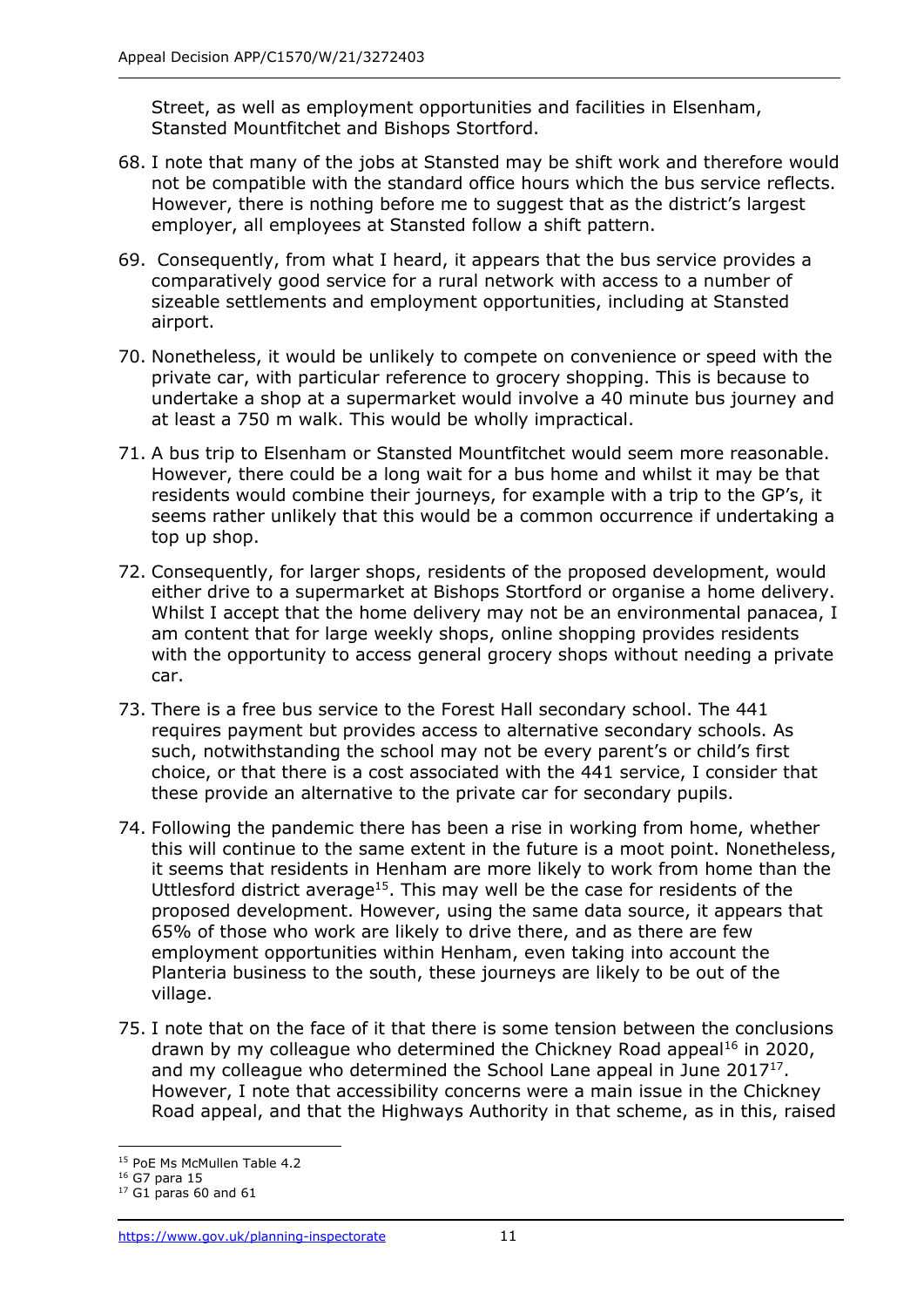concerns relating to overreliance on the private car due to the location of the proposed development. This was not the case in the earlier scheme where my colleague concentrated on highway safety matters, albeit the Rule 6 party in the earlier School Lane appeal had cited alleged conflict with Policy Gen1 (e).

- 76. Therefore, having heard the detailed evidence which was provided in response to the main issue that I raised, as well as my detailed site visit which involved visiting all the locations requested as well as driving the detailed routes which were provided, I am comfortable with my conclusion that the occupants of the proposed development would not have appropriate access to facilities within the village and within the wider area without being dependent on the private car.
- 77. In coming to this conclusion, I am aware that the Framework reminds one that there should be realism in differentiating between rural and urban locations when considering the opportunities to maximise sustainable transport solutions, and that the scheme was not considered to have significant environmental effects nor to be large enough to require a Travel Plan. However, whilst it is important not to judge rural schemes to the same standards as more urban developments, in smaller settlements with less public transport infrastructure, the adverse impacts of comparatively small scale development may be heightened. In the context of Henham, the development of 45 dwellings is significant whilst the numbers may be small in comparison to housing supply deficit<sup>18</sup>.
- 78. I have also taken into account that, on first completion, each household would receive a travel pack approved by the County Council setting out sustainable transport options and each resident would receive six one day travel vouchers.
- 79. These may well be successful in encouraging the occupants of the household to try public transport. However, they are a one-off action which is restricted to the first 45 households. Consequently, the long-term impacts are likely to be limited. I have carefully considered my colleague's response to the cynicism expressed about these in the Elsenham appeal. However, there is a difference with this scheme in that they were part of a wider package of a mix of measures set out within a Travel Plan which was to be actively managed $^{19}$ .
- 80. I also do not consider that the personal travel planning approach would be directly applicable to a rural settlement such as Henham, noting the examples cited by the appellant took place in more urban environments where there would be greater opportunity to find alternatives to the private car<sup>20</sup>.
- 81. Lastly, great play was made of the fact that the development would be served by a pavement accessing Mill Road. I would concur with both the Council and the Rule 6 party that this is the minimum that could be expected. As such, it would not be consistent with the spirit of paragraph 112 a) of the Framework to prioritise pedestrian and cycle movement and to facilitate access to high quality public transport use, albeit, in a rural context the opportunities would be limited.
- 82. Similarly, the provision of electric charging points at each home, whilst clearly consistent with paragraph 112e of the Framework, would not in itself

<sup>18</sup> Mr Gardner's POE para 5.6

<sup>19</sup> G3 DL, para 78

<sup>&</sup>lt;sup>20</sup> CD J13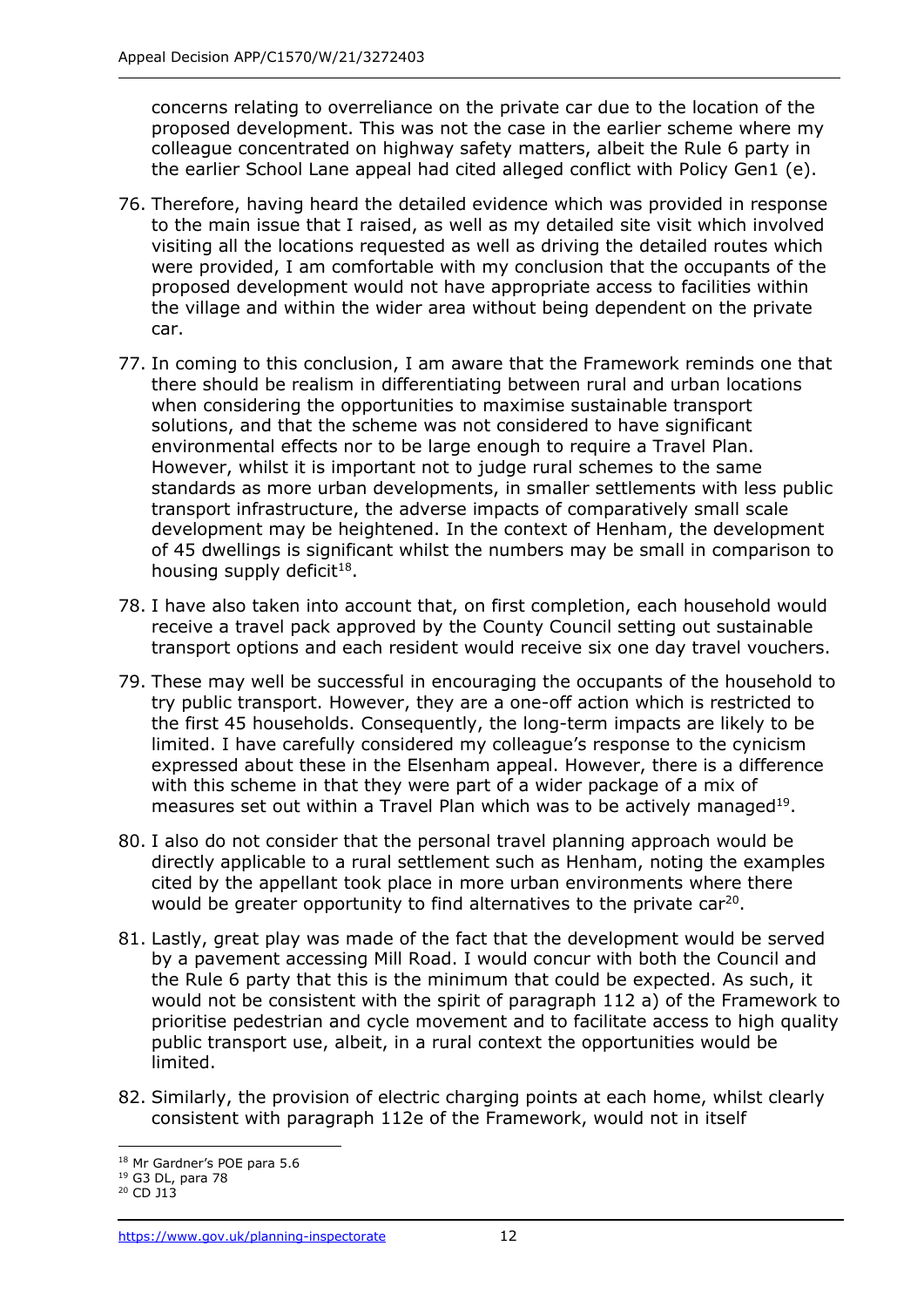encourage movement other than by driving a car, or impact on accessibility in any meaningful way, as it would solely enable the substitution of one fuel source for another.

83. Consequently, whilst I have found that residents would have ready access to schools either by walking or by bus, and that the settlement has a rich social infrastructure and that the rise of online shopping, particularly for weekly grocery shopping and working from home, will all go some way towards reducing the reliance on the private car. In addition, I have no doubt that in line with paragraph 79 of the Framework that new residents living in the village would in, however limited a way, enhance or maintain the vitality of the rural village. Nonetheless, I conclude taking all of the above into account that occupants would not have appropriate access to facilities within the village and within the wider area without being dependent on the private car. This would result in moderate harm. Therefore, the development would be in conflict with policy Gen 1 (e) of the LP as it would not encourage movement other than driving a car.

## *Best and most versatile agricultural land*

- 84. Uttlesford district includes significant levels of high-quality agricultural land. The appeal proposal is for a quantum of development which would not necessitate a referral to Natural England. However, there would still be a loss of over 5 ha of Grade 2 agricultural land which is defined in the glossary of the Framework as best and most versatile land (BMV).
- 85. The appellant has provided a letter from the farmer referencing problems with the appeal site. It may well be that the field produces yields below par within the farm and that the proximity to housing precludes the use of organic matter. However, there will always be farmland that abuts housing. Consequently, whilst this juxtaposition of land use may contribute to lower yields from the particular field, such an argument could be rehearsed over and over again.
- 86. Irrespective of the above, Policy ENV5 of the LP requires the appellant when considering the development of such high grade BMV agricultural land to consider alternative sites. This has not been done. Given the relatively small size of the extent of the land which is to be lost, which nevertheless, makes a contribution to the country's food supply, I accord this limited harm. Nonetheless, there is a conflict with Policy ENV5.

## **Other matters**

- 87. As part of my consideration of the appeal before me, I spent a considerable time walking the local footpaths, visiting local facilities, and driving along the local road network to familiarise myself with the area.
- 88. I am aware of the significant public interest in the proposed development from local residents, including from Henham and the nearby Stansted Parish Council, as well as those who spoke against the proposed development, as well as the Council's Planning Committee, to whose dedication in considering and determining planning applications I have been referred.
- 89. My attention has been drawn to, and indeed, I saw, that recently there have been a considerable number of developments, granted planning permission, within Henham and Elsenham. I note that the site has been found unsuitable as part of the 'Call for Sites' process. Nonetheless, determining a S78 appeal is a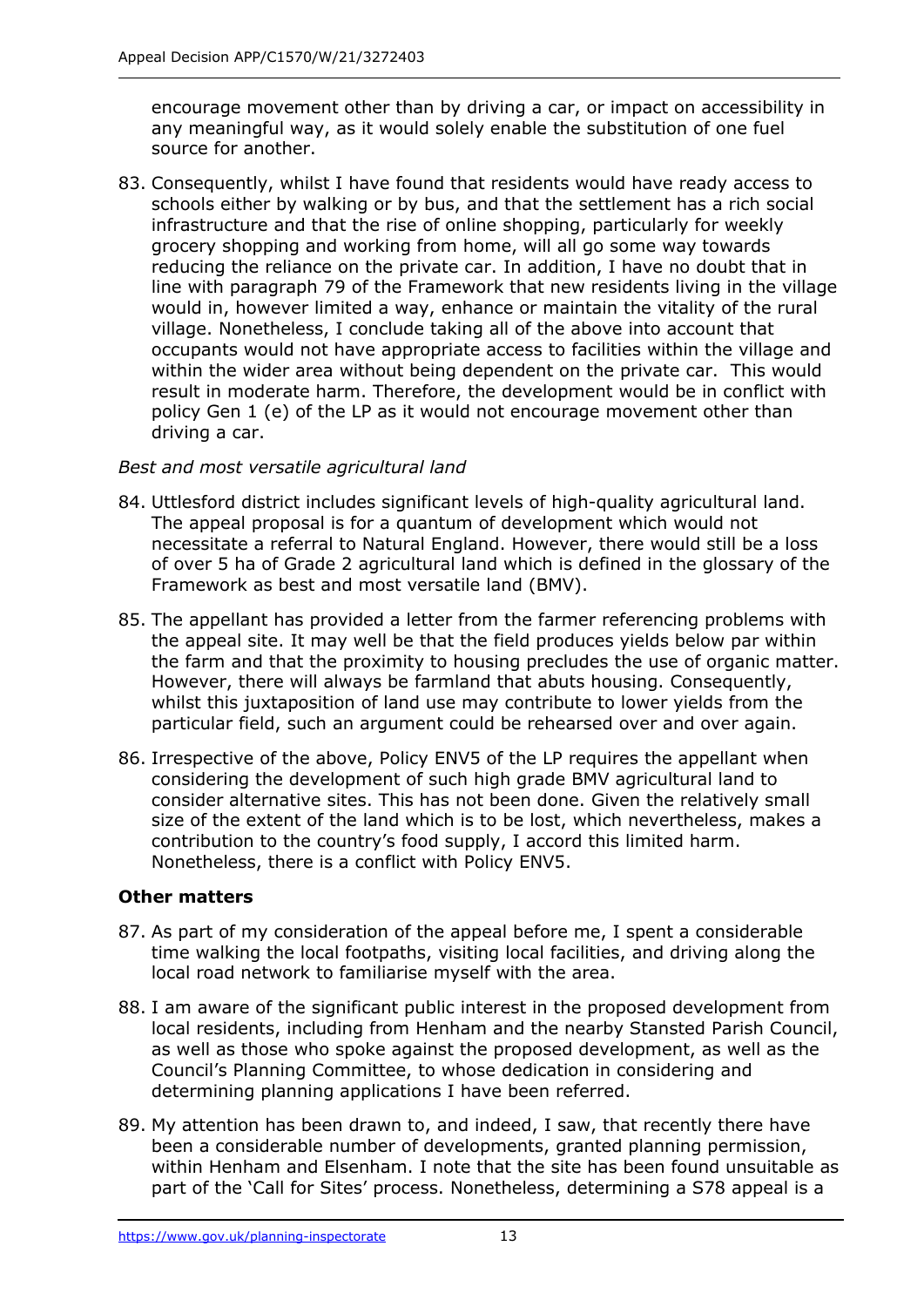fundamentally different scenario to the local plan process. In this instance, I have determined the appeal on the basis of the particular circumstances of the case at this time.

- 90. Whether the appellant intends to apply for further development is not within the remit of my determination of this appeal. In any case, if any further development was to be proposed it would require a separate planning application and be determined on its merits and in the context of the most up to date planning policy.
- 91. Concerns have been raised over highway safety and congestion, including cumulative impacts and congestion at Grove Hill, and pinch points within the wider road network such as at the Elsenham level crossing, North Hall Road and Ugley Green. As part of my site visits, I drove these routes and noted that the rural roads are busy, particularly at pinch points and within the older settlements, where the narrow streets with cars parked on street can result in traffic not flowing freely. However, the Highway Authority raised no objection on these grounds, subject to the appellant making a financial contribution to the provision of an enhancement scheme at Grove Hill to improve the working of the traffic signals and the installation of a vehicle activated speed sign on Mill Road to reduce the speed of traffic entering the village. I am also aware that the R6 party did not make this part of its case during the Inquiry.
- 92. I have also noted that the Planning Committee has begun to ask the County Council's professional representatives to attend their meetings and to explain their technical consultation response, as well as the fact that the Council like many others has declared a Climate Emergency. Nevertheless, in the absence of detailed technical evidence to demonstrate a severe impact on the road network as a result of the cumulative impact of the proposal, I see no reason to disagree with the County Council's highway experts.
- 93. Similarly, initial concerns relating to air quality matters raised by Environmental Health have been overcome by the condition to actively promote travelling other than by car, and the provision of electric charging points at each property.
- 94. I understand that, anecdotally, a number of species have been seen on the appeal site. Residents were worried about the impact of the proposed development on local wildlife. However, I draw comfort from the lack of objection from the Council's ecologist, the relevant conditions, together with the provision of extensive open space which will no longer be in active cultivation.
- 95. No technical objections have been raised in relation to flood risk, although I am aware of local concerns.
- 96. At the Inquiry I heard that Henham is, according to the Sunday Times, one of the 50 best villages in the UK. I was also made aware of the exemplary community cohesion within Henham. However, given the apparent strength of the social infrastructure and the number of facilities which I was able to see, in this instance, the introduction of another 45 households should be able to be successfully assimilated into the life of the village.
- 97. The planning obligation will ensure that a financial contribution is made for primary and secondary school places and no objection has been made by the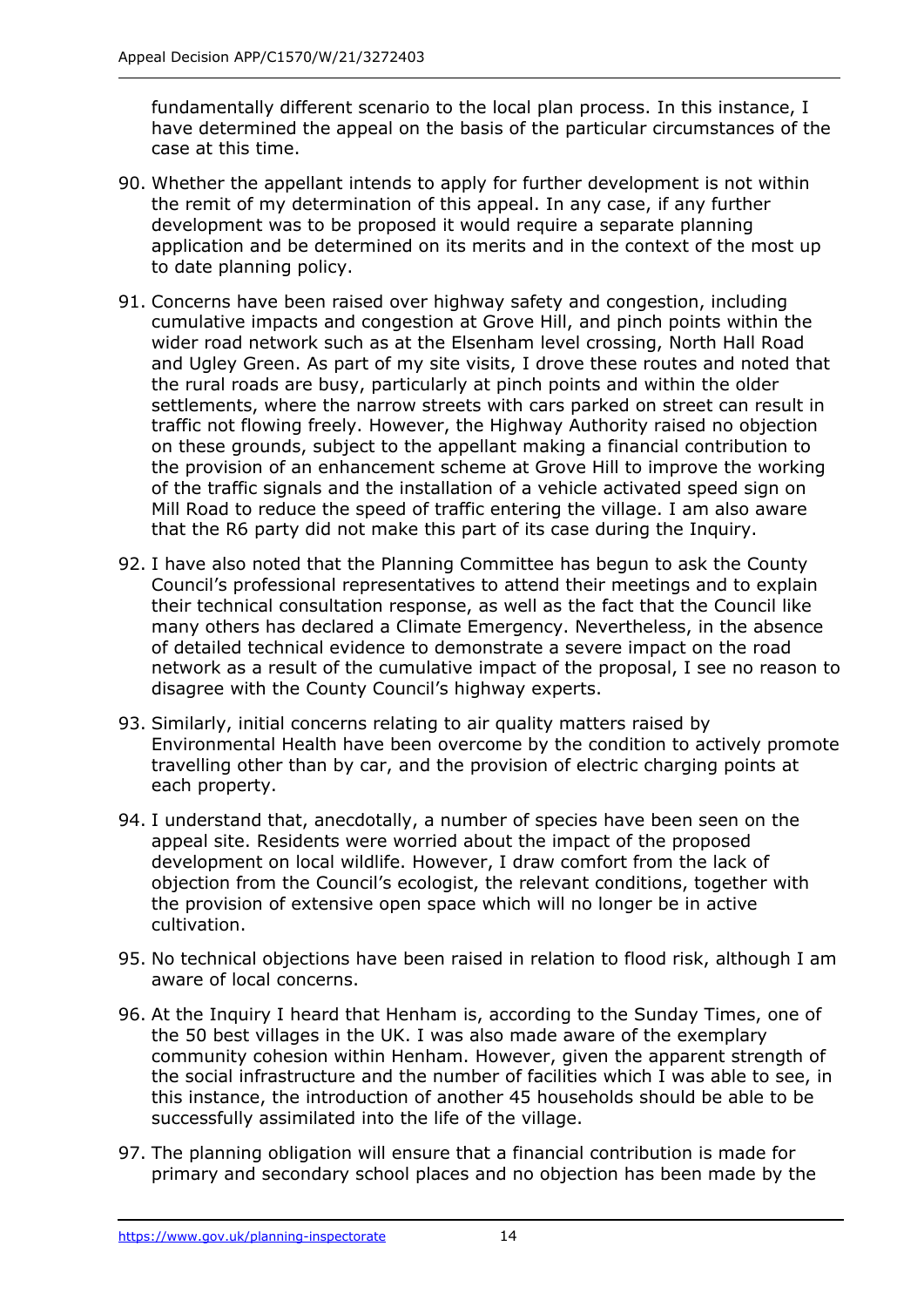local health authority to suggest that the local GPs would be unable to take on more patients.

- 98. I am also aware of the potential issues raised by those living nearby relating to overlooking, loss of views and potential overshadowing as a result of the development. However, given that the proposal is in outline only and that detailed matters of design and layout will be assessed as part of the reserved matters application, I see no reason why the proposed development could not be delivered without adverse impacts on the living conditions of existing residents, including the residents of Vernon's Close whose properties back onto the existing open field, albeit the view currently enjoyed by residents will of necessity be changed. Nor would there be any reason for occupants of the new development to have substandard levels of light.
- 99. Matters relating to potential loss of value of any property is not a planning matter.
- 100. Any disturbance during the construction phase will be limited. Moreover, the construction management plan which I have conditioned provides additional controls to mitigate the unavoidable impacts.
- 101. Numerous appeals have been provided to me, most notably the School Lane appeal and the Chickney Road appeals both of which dismissed housing schemes at Henham. I have carefully considered the conclusions of both my colleagues but have determined the appeal on the basis of the site-specific circumstances and in light of the evidence I heard, and read, as well as my own planning judgment.
- 102. I have also carefully considered the various legal judgments to which I have been referred.

## **Planning obligation**

- 103. A planning obligation has been made between the appellant, Uttlesford District Council, Essex County Council and the relevant title holders to the land.
- 104. The planning obligation includes the payment of monitoring fees of £5616 and £1650 to the district and county council, and the provision of 18 affordable dwellings consistent with Policy H9 of the LP; arrangements for and the delivery of public open space and sustainable urban drainage system to include a long term management plan and access scheme, to include transferring of the land to a Management Company and the retention of the Public Open Space for recreational use in perpetuity; a contribution of £17,268 index linked towards primary education, and £23, 775 index linked towards secondary education; and the provision of a residential travel information pack and vouchers together with access to an online tool to generate personalised travel plans for each dwelling on first completion. These contributions are broadly consistent with Policies GEN1, GEN2 and GEN 6 of the LP. An attached plan sets out the extent of the proposed public open space to be retained in perpetuity.
- 105. I have been provided with a compliance statement setting out how the elements of the planning obligation meet the tests set out within Regulation 122 of the Community Infrastructure Levy Regulations 2010, as amended and paragraph 57 of the Framework. I am content on the basis of the information provided to me that all the contributions meet the test of necessity; are directly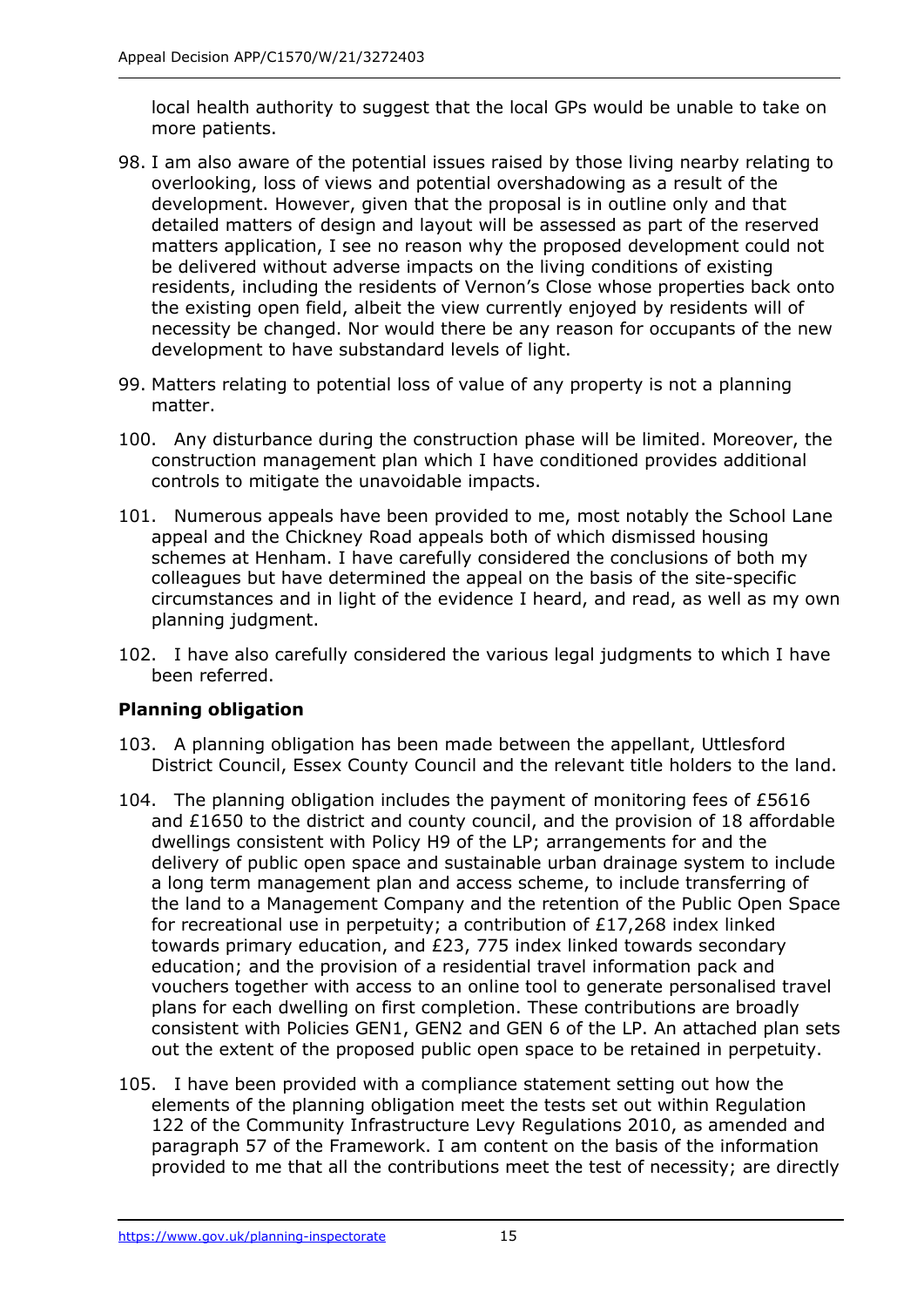related to the development and are fairly and reasonably related in scale and kind.

## **Benefits**

- 106. As a result of the proposed development, 27 market, and 18 affordable homes would be provided. It is agreed that the Council cannot demonstrate a five-year supply of deliverable homes. The most recent data suggests that the housing land supply is substantially deficient at  $3.11$  years<sup>21</sup>. Given that the Council withdrew its local plan in early 2020, and the most recent iteration of the plan is at a very early stage there is no immediate prospect of the housing supply situation being resolved through plan making.
- 107. The proposed development would provide 18 affordable homes. This would be policy compliant. Details of type and tenure will be determined at reserved matters stage. Nonetheless, all parties consider that this benefit should be accorded significant weight. All the evidence I heard supports this view and it is one with which I concur in a district where the average house price is 13 times the workplace base average earnings<sup>22</sup>.
- 108. Similarly, all parties are as one that the benefit of the additional market housing should be attributed significant weight. This is even if the development is not described as a locally driven scheme. Whether it is speculative or not, is irrelevant to the benefits to be accrued from additional housing. I am aware that the R6 party tempers this with a reference to the comparatively small contribution of the appeal proposal given the extent of the shortfall. Similarly, reference has been made to the fact that the Council has tried to address its housing supply issues via the local plan process, but that these have failed not 'for want of trying'<sup>23</sup>, and that the Council's record of housing delivery has significantly increased over recent years. Nonetheless, the reality of the situation is that in the context of what remains a significant shortfall, and one to which there is no imminent plan led solution, the modest but nonetheless important contribution should be afforded significant weight. This is particularly the case as there appear to be a number of developers who are keen to take on the site and to deliver housing<sup>24</sup>.
- 109. A 20% net gain in biodiversity is to be controlled by condition. There is no reason to suggest that this will not be realised. I therefore concur that this benefit, which is consistent with paragraph 179b of the Framework, should be accorded significant weight.
- 110. The appellant suggests that improvements to the local footpath network within the site and to connectivity to the village centre should be given moderate weight as benefits of the proposal. There are no substantive improvements which would result from the appeal other than a link to PROW 2 from the site and a pavement link to Mill Road, thereby avoiding the need to walk on the road for a short element of the route. Moreover, the pedestrian access to be provided does not provide a direct route closer to the village facilities than Mill Road. The proposed footways shown within the site on the illustrative layout may result in a pleasant walk. However, they would be for

<sup>&</sup>lt;sup>21</sup> Statement of Common Ground para 3.11

<sup>&</sup>lt;sup>22</sup> Appellant's Statement of Case, Appendix A

<sup>&</sup>lt;sup>23</sup> ID20 Council's closing statement para 84

<sup>&</sup>lt;sup>24</sup> Clews PoE, Appendix i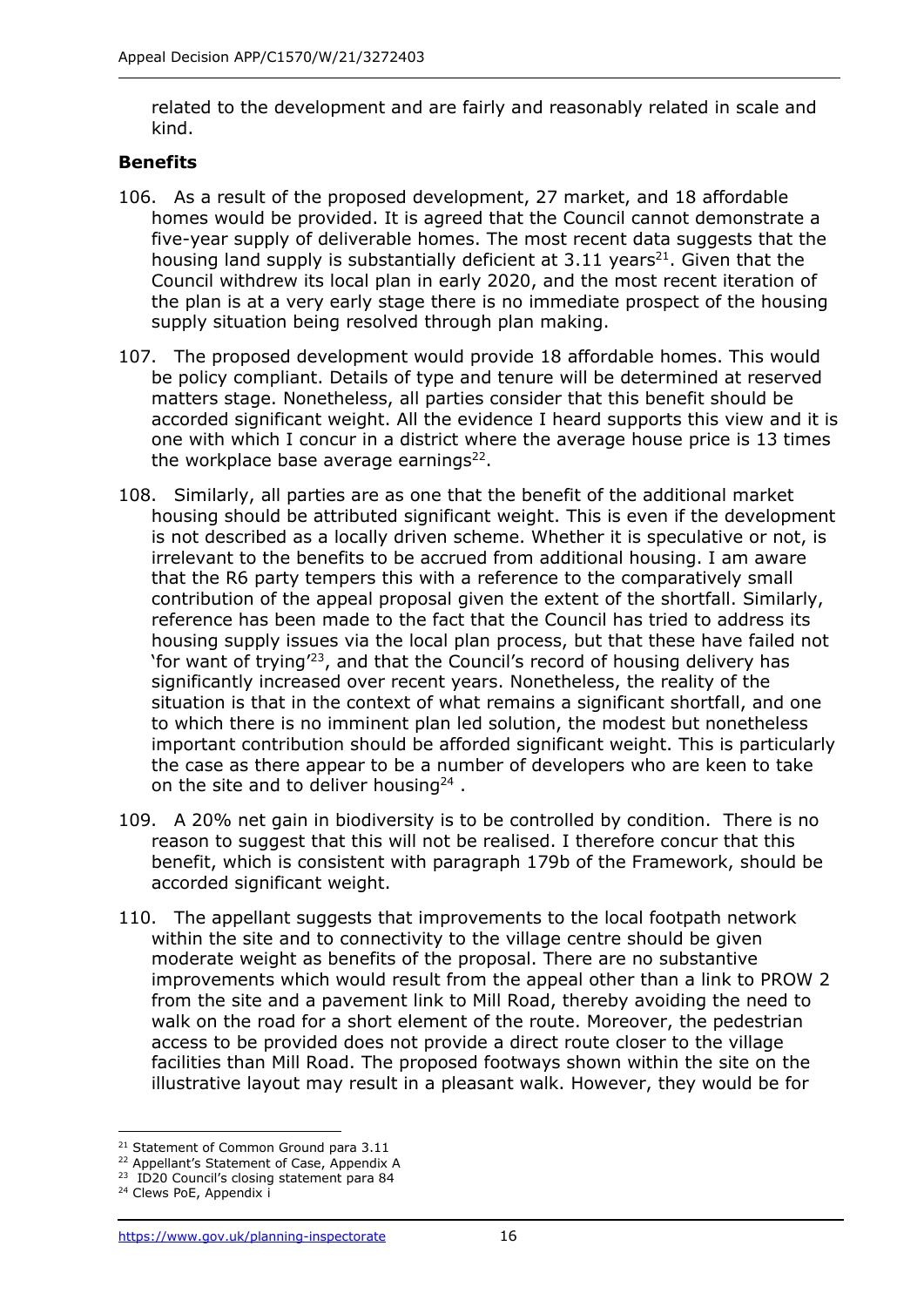the most part enjoyed in the context of a low-density housing estate. As such, I consider that the benefits should be given limited weight.

- 111. The proposed development would result in significant levels of public open space (POS) to the south of the site. There is considerable uncertainty how this POS will be landscaped and therefore the extent to which it would make a positive contribution as useable public open space. I have not been referred to any evidence suggesting that there is a paucity of POS in the village. Moreover, as part of my site visit, I was aware that there are substantial areas of informal open space, as well as the amenity space around which Vernon's Close is built. The recreation ground to the north east of the site, is open to all. However, it is managed by the Residents' Association for Vernon's Close who retain the right to withdraw public access.
- 112. It would be possible to access the POS via PROW 2 as part of a wider walk, and the proposed equipped play area, open to all, would be make a positive contribution to the village. Nonetheless, the associated benefits would be tempered by its considerable distance from the rest of the village. As such, I accord the benefit limited weight.
- 113. The proposed development would soften the hard existing edge of the Vernon's Close on its southern boundary. However, it will result in the loss of an open field within the countryside which, as described above, will result in some harm. Consequently, I consider that this benefit should be accorded minimal weight.
- 114. The construction of the housing would result in a temporary but nonetheless, real positive economic impact from the economic activity associated with the building and landscaping of the site. It would also bring in new households to the village who may choose to spend monies within the village, or indeed neighbouring settlements. However, given my conclusions relating to the accessibility of the site to facilities, including the appellant's own evidence in relation to the levels of bus use, I consider this benefit to be limited. I have carefully considered the argument that paragraph 81 of the Framework should be directly read across, but do not consider it to be directly applicable, albeit sufficient housing is central to a strong competitive economy. Consequently, in line with my colleague at the Fairfield appeal<sup>25</sup> I accord the economic benefit of the proposal moderate weight.

## **Whether the proposal conflicts with the development plan as a whole**

- 115. The Council is unable to demonstrate a five-year supply of deliverable housing land. Given that the agreed housing land supply position is 3.11 years, the shortfall is, at least, significant. In light of paragraph 11d) of the Framework and associated footnote 8, the absence of a five-year supply means that the policies most important for determining this appeal are deemed to be out of date.
- 116. Within the SoCG the Council and the appellant agree that policies S7 and Gen1(e) are the relevant saved polices of the development plan, whilst the Rule 6 party includes ENV 5.
- 117. Policy S7 is central to the determination of the appeal and is of direct relevance to whether the appeal site would be an appropriate location for

 $25$  G3 para 190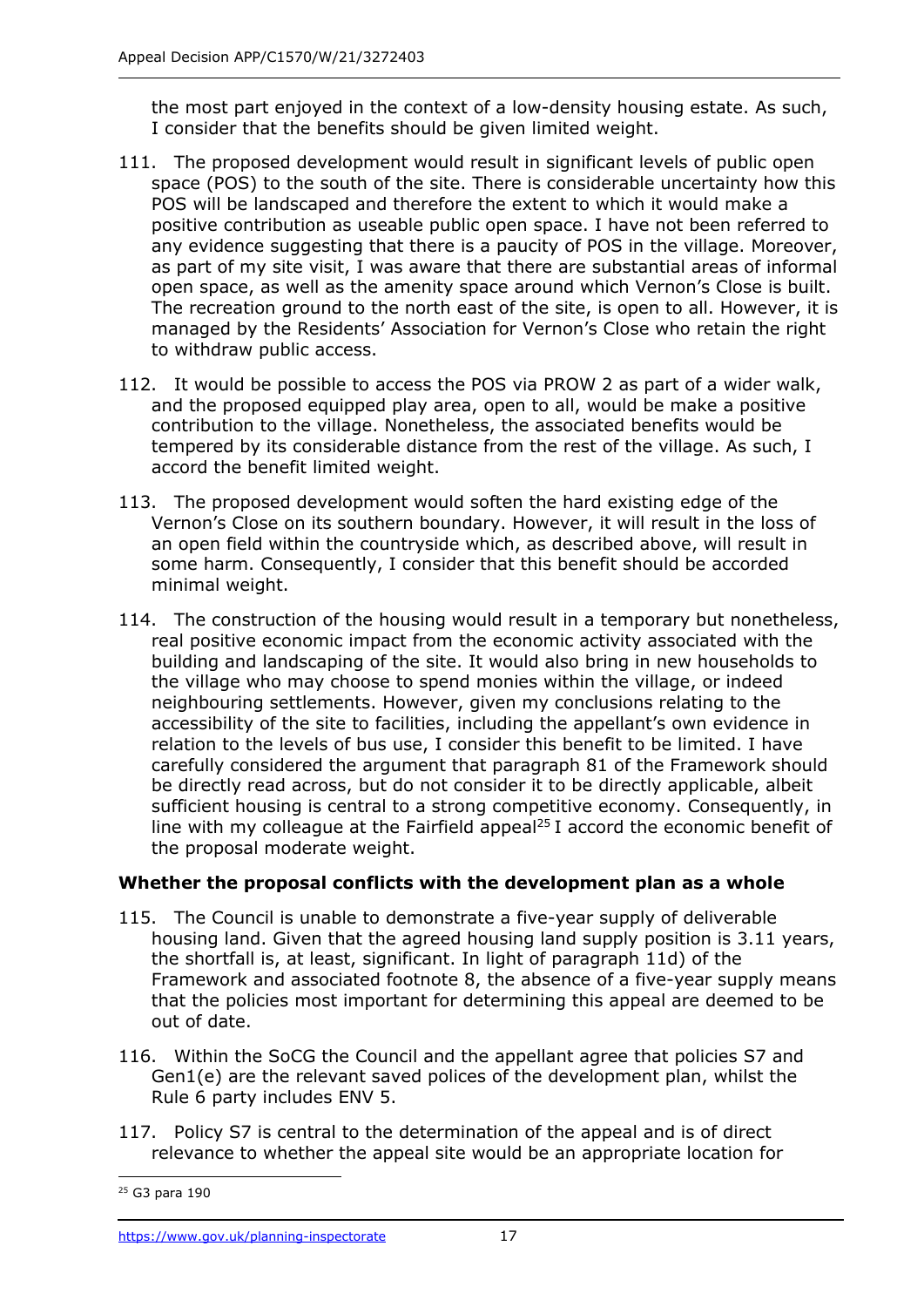development with particular reference to the Council's development strategy. The protection of countryside for 'its own sake' is inconsistent with paragraph 174 of the Framework. However, there is a logic that in the specific circumstance of Uttlesford, where there is a plan which is both 'long in the tooth' and predicated on providing for a quantum of housing need which is no longer relevant, irrespective of the five-year housing land supply situation there is likely to be an unavoidable requirement to build on greenfield land and to breach the settlement boundaries.

- 118. Moreover, reference has been made to the fact that the Council has tried to address its housing supply issues via the local plan process, but that these attempts have failed not 'for want of trying<sup> $26$ </sup>, and that the Council's record of housing delivery has significantly increased over recent years.
- 119. There is an improving, but nonetheless deficient housing supply situation with no imminent, plan led, solution on the immediate horizon. On the basis of the evidence I have heard, including the numerous appeals to which I have been referred, and the particular circumstances of the appeal before me, for 45 dwellings at the edge of a lower tier settlement as defined by the LP, I conclude the conflict with Policy S7, with reference to it defining land outside of the settlement strategy of the plan, should be accorded limited weight.
- 120. I then turn to the harm which I have found to the character and appearance of the wider area. Unlike the School Lane Inspector who was determining different appeals on a different site, albeit close to the proposed development, I have come to the conclusion that there would be residual harm. The third element of Policy S7 of the LP remains consistent with the objectives of the Framework in relation to recognising the intrinsic character and beauty of the countryside. Consequently, on the basis that I have concluded, as a whole, there would be moderate harm to the character and appearance of the village of Henham and the wider landscape as a result of the impact of the proposed development, moderate weight should be accorded to the conflict with the last aspect of policy S7.
- 121. I have established that, in my judgement, the occupants of the proposed development would not have appropriate access to facilities within the village and wider area without being dependent on the private car. All parties agree that criterion (e) of Policy Gen 1 of the LP, which is to encourage movement by means other than driving a car, is consistent with the objectives of the Framework, a position from which I have no reason to demur. Therefore, as reminded by paragraph 105 of the Framework, having taken into account the relatively limited opportunities to maximise sustainable transport solutions in rural areas, I nevertheless, conclude that significant weight should be accorded to the conflict with Policy Gen 1 (e) of the LP.
- 122. The proposed development would be located on Grade 2 BMV agricultural land. As such there would be an, in-principle, conflict with Policy ENV5 of the LP. However, this policy requires applicants to undertake a sequential approach considering poorer quality agricultural land, or previously developed land, or land within settlement limits before building on BMV agricultural land. Such an approach is not consistent with the Framework as the application of the sequential test is restricted to significant releases of agricultural land as part of plan making. Nonetheless, when determining planning applications paragraph

<sup>&</sup>lt;sup>26</sup> ID20 Council's closing statement pars 84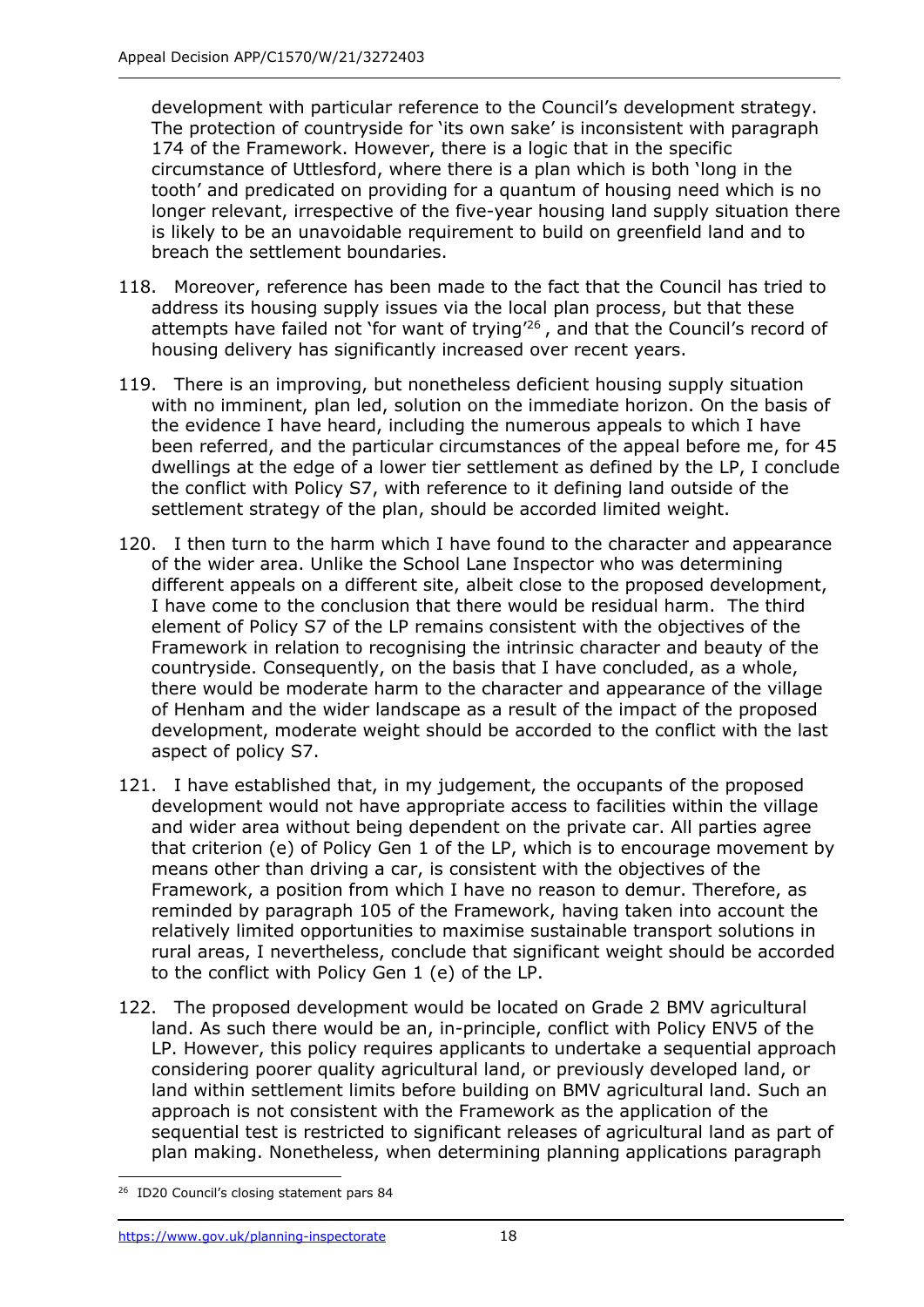174b) of the Framework does require the economic and other benefits of the BMV agricultural land to be recognised.

- 123. The loss of agricultural land will be in the context of a rural district where much of the land is of high agricultural quality. Consequently, and as it has been accepted by the Council that some of this will need to be lost to development, in the circumstances of this particular relatively small field of around 5 ha, I conclude that limited weight can be given to the conflict with policy ENV 5 of the LP.
- 124. Consequently, I conclude on the basis of the conflict with the policies outlined above that the proposed development would conflict with the development plan as a whole.

## **Planning balance and conclusion**

- 125. It is common ground that the tilted balance set out within paragraph 11d of the Framework has been triggered. However, whilst there may be more than one mechanism for it to be triggered, it can only be done once.
- 126. Limb di) is not engaged as there are no relevant areas or assets of particular importance that provide a clear reason for refusing the development. Therefore, I must consider whether any adverse impacts of granting permission would significantly and demonstrably outweigh the benefits, when assessed against the policies in the Framework as a whole.
- 127. In other words, permission should be granted unless the presumption in favour of sustainable development can be displaced. That is not to say, however, that any conflict with relevant policies should be disregarded.
- 128. As set out above, I have concluded that the conflict with Policy S7 in as much as it controls development outside of settlement boundaries should be accorded limited weight. However, in respect of the objectives of the Framework, in relation to recognising the intrinsic character and beauty of the countryside, this conflict has moderate weight.
- 129. The loss of BMV land and conflict with policy ENV5 should be given limited weight.
- 130. Policy Gen (1) e is consistent with the Framework, as such I conclude that significant weight should be attached to the proposal's conflict with this policy.
- 131. I have already concluded that the benefit of the 45 new dwellings should carry, at least, significant weight; and that significant weight should similarly be given to the benefit of the 18 new affordable homes, as should the 20% gain in net biodiversity.
- 132. I have accorded moderate weight to the temporary and permanent economic benefits of the proposal.
- 133. The benefits of the improvements to the pedestrian network and the provision of public open space, including an equipped play area should both be given limited weight. Lastly, the benefit of the softening of the boundary of Vernon's Close engenders minimal weight.
- 134. Nonetheless, having carefully taken all the above into account, my judgment is that the adverse impacts of the proposed development would not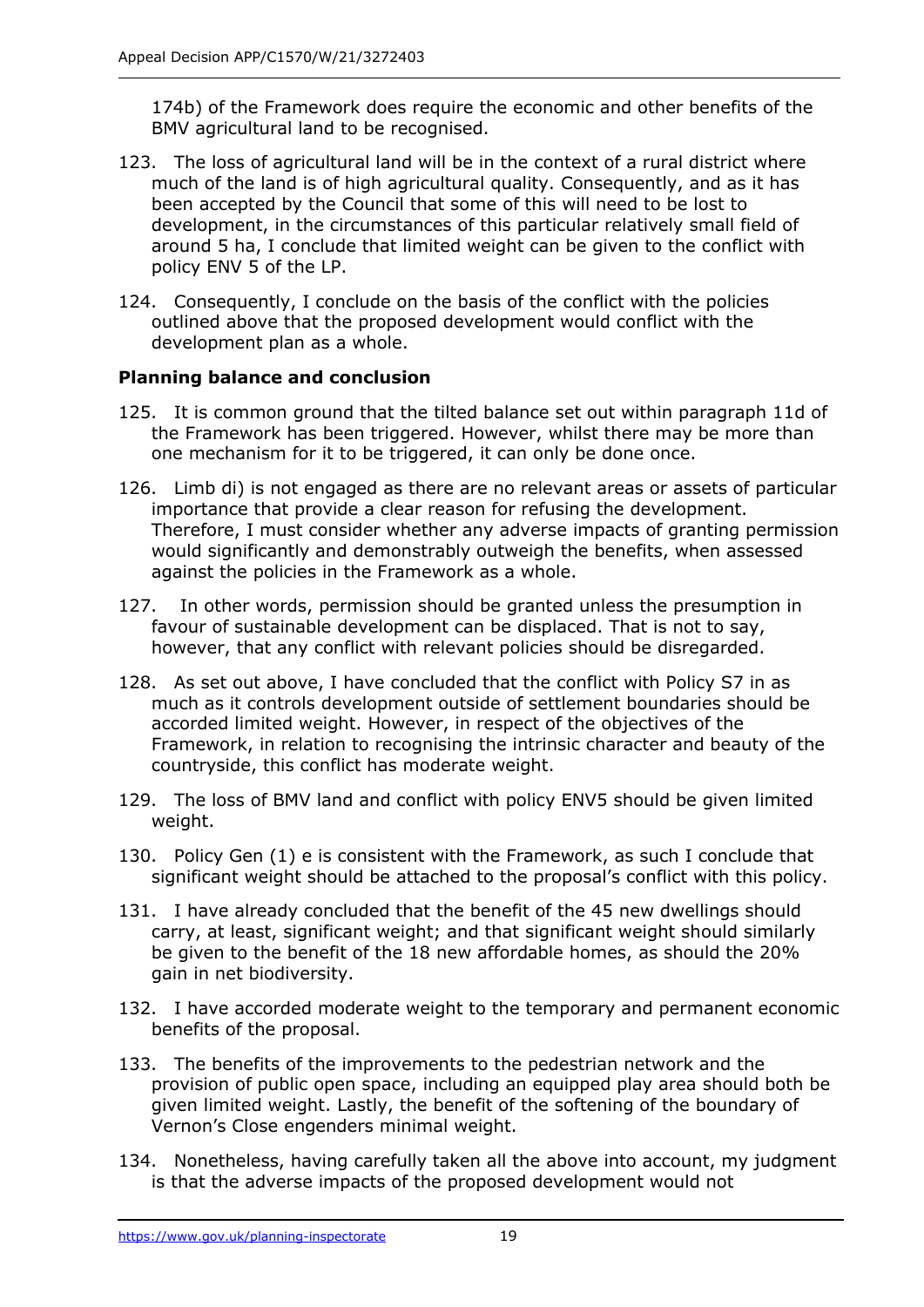significantly and demonstrably outweigh the benefits. As such the proposed development would be sustainable development which is a material consideration of very substantial weight and importance in favour of the appeal.

135. Planning law requires that applications for planning permission be determined in accordance with the development plan unless material considerations indicate otherwise. In this instance. I conclude that the material considerations of the appeal are such as to outweigh the conflict with the development plan.

## **Conditions**

136. Conditions 1-3 set out the standard time limitations for an outline planning permission. Condition 4 clarifies the relevant plans for the outline permission. Conditions 5-7 and 17 ensure that ecological considerations are properly protected, and that biodiversity net gain is achieved. Criterion 8 reflects the need for archaeological assessment of the site and subsequent recording. Condition 9 is required both to manage the construction phase of the development, including environmental protections, but also to protect the amenity of local residents. Conditions 10 and 16 relate to the control and maintenance of surface water drainage of the site. Condition 11 is required to ensure that the design and layout of the housing meets set accessibility standards. Conditions 12- 15 are necessary in relation to highway safety, and the promotion of alternative ways to travel. Lastly, condition 18 is required to support a move to low carbon transport and to improve air quality.

## **Conclusion**

137. For the reasons given above I conclude the appeal should be allowed.

*Louise Nurser*

**INSPECTOR**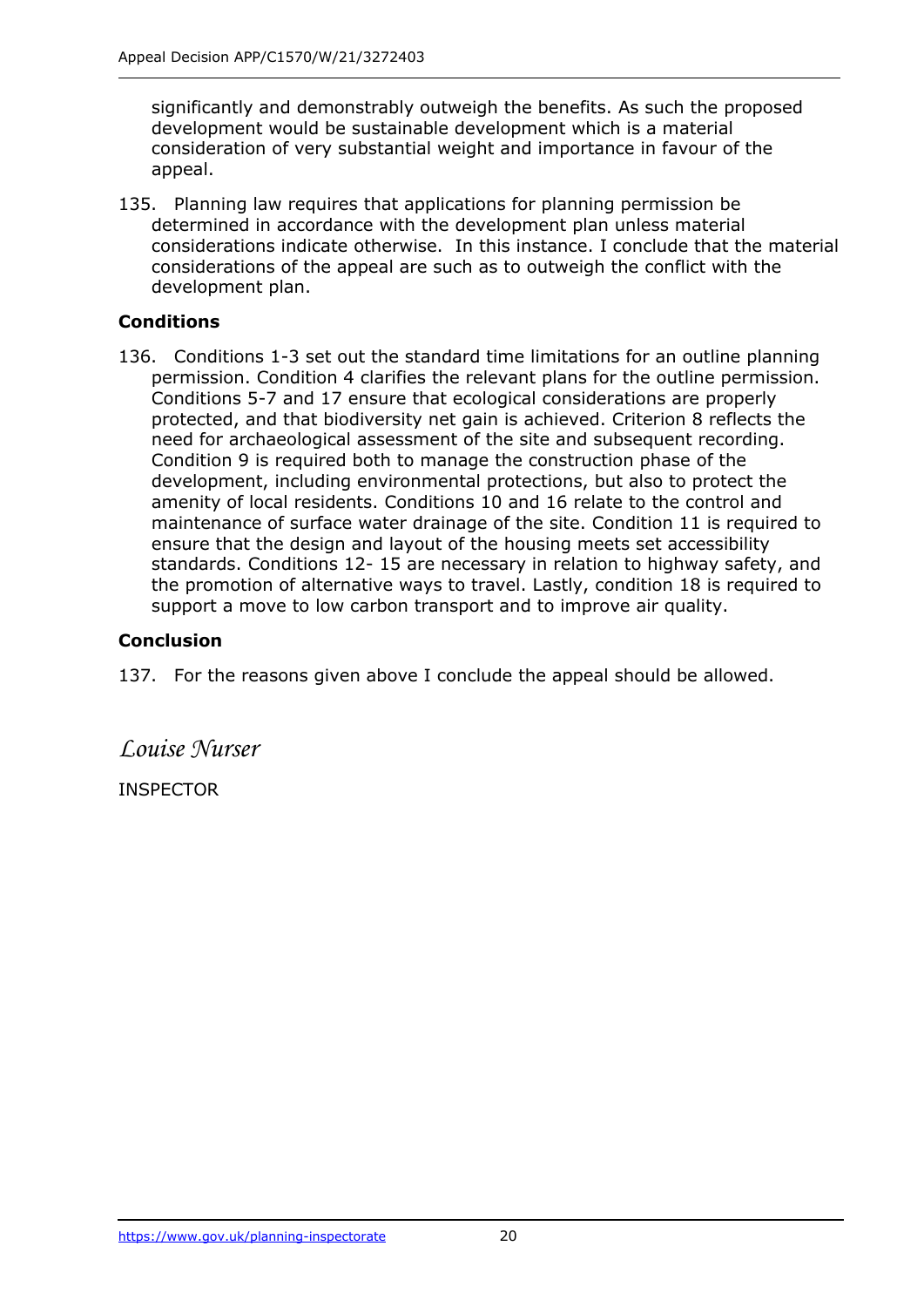#### **APPEARANCES**

#### **FOR THE APPELLANT:**

Dr Ashley Bowes of Counsel.

Instructed by Mr Andy Butcher of Strutt & Parker

He called:

| Ms Rachel Bodiam                                 |                                                                                        |
|--------------------------------------------------|----------------------------------------------------------------------------------------|
| BSc (Hons), Dip LA, CMLU                         | Head of Landscape Design and Planning,<br>Southern Ecological Solutions Strategic Ltd. |
| Ms Kirsty McMullen<br>Meng, MICHT                | Director, KMC Transport Planning                                                       |
| <b>Richard Clews</b><br>BA (Hons), Dip TP, MRTPI | Senior Associate Director, Strutt and Parker                                           |

#### **FOR THE LOCAL PLANNING AUTHORITY:**

Mr Asitha Ranatunga of Counsel.

Instructed by Ms Ann Howells, Performance and Business Manager, Uttlesford District Council

He called:

Mr Graeme Drummond

BSc (Hons), DipLA, CMLI, FArbora Principal Landscape Architect, Open Spaces Landscape and Arboricultural Consultants Ltd.

MRTPI

Ms Alison Hutchinson **Partner at Hutchinsons** 

#### **FOR HENHAM PARISH COUNCIL:**

Ms Jenny Wigley of Queen's Counsel.

Instructed by Mr Geoff Gardner of Gardner Planning

She called:

Mr Simon Watts Bsc (Hons) C Eng MICE MCIHT Director, SW Transport Ltd

Mr Geoff Gardner, MSc, MRTPI, DMS, Chartered Town Director, Gardner Planning Planner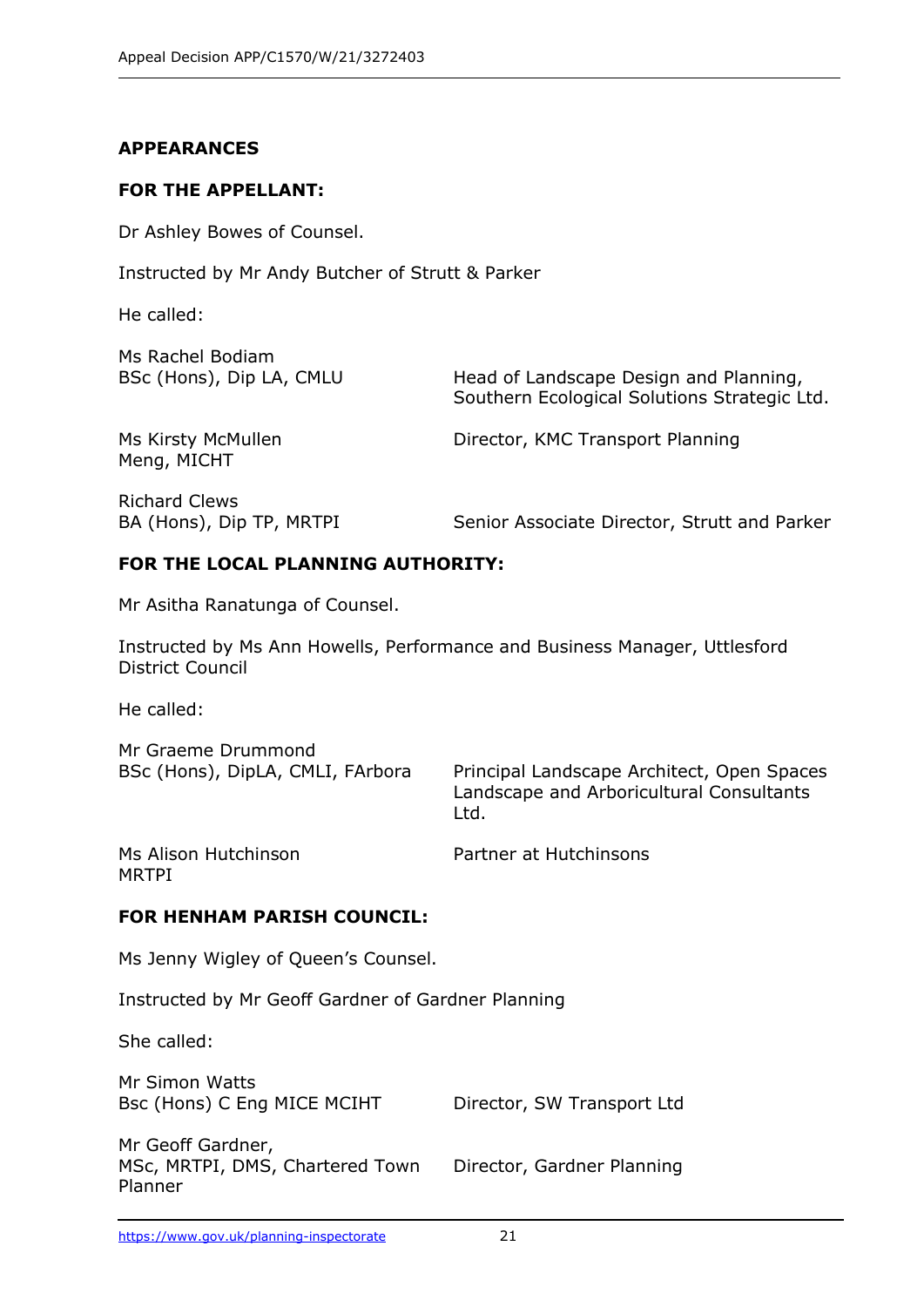## **INTERESTED PARTIES:**

| Mr Mark Fisher           | Resident and Henham Parish Councillor                                                          |
|--------------------------|------------------------------------------------------------------------------------------------|
| <b>Cllr Petrina Lees</b> | Deputy leader of Uttlesford District Council<br>and Ward Councillor for Elsenham and<br>Henham |
| Mr Derek Brown           | Chair, Residents Association for Vernon's<br>Close                                             |
| Mr Anderson              | Chairman of Planteria Group                                                                    |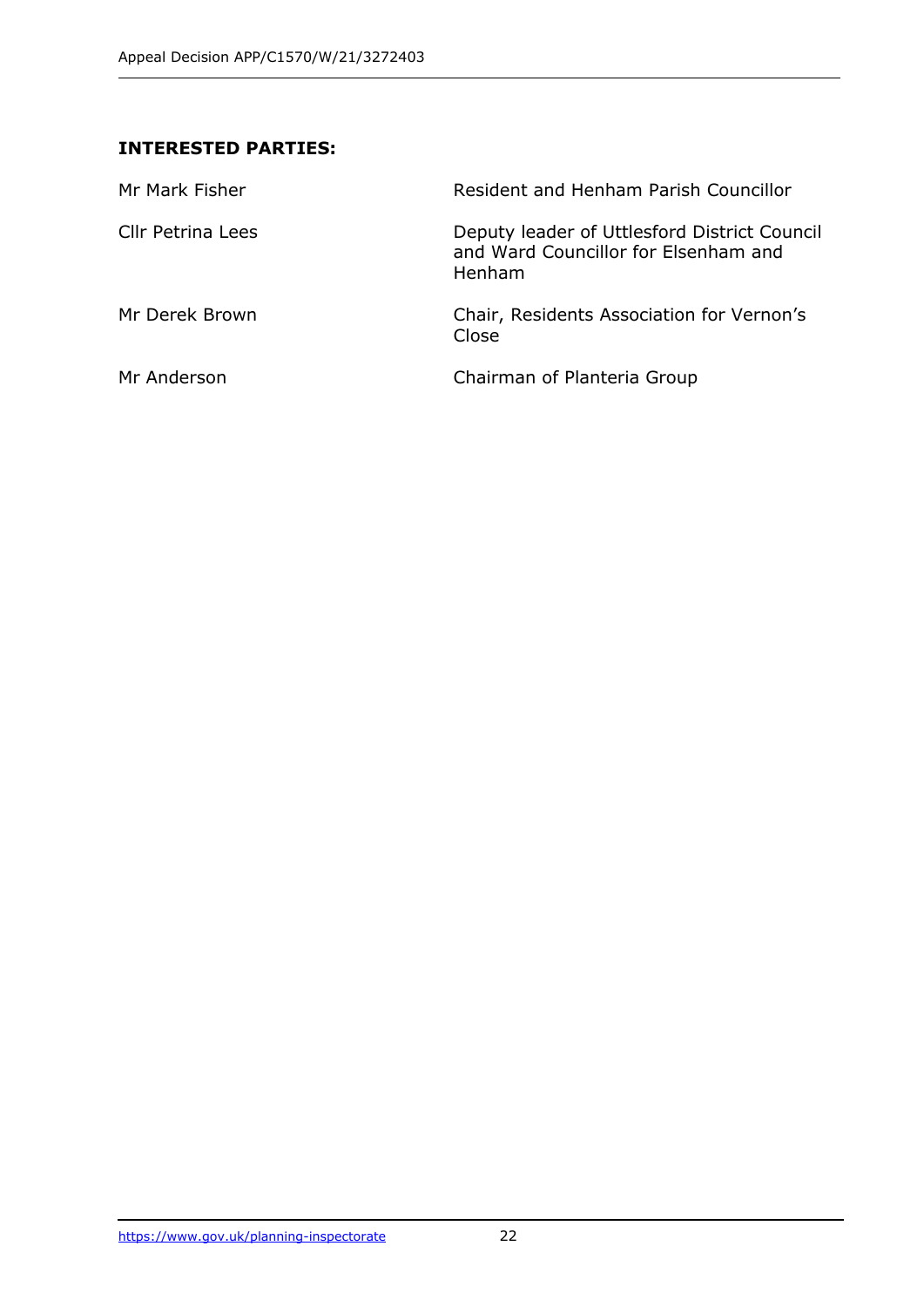#### DOCUMENTS SUBMITTED AT THE INQUIRY

- ID1 Extract of policies and supporting text from Uttlesford Local Plan adopted January 2005
- ID2 Strava: Henham Segment data; Crash Map data: Personal Injury Collision Data Henham (5 years)
- ID3 Opening statement on behalf of the appellant with appearances appended
- ID4 Opening statement on behalf of the Council with appearances appended
- ID5 Opening statement on behalf of the Rule 6 party (Henham Parish Council)
- ID6 Statement by Mark Fisher on behalf of Simon Lee and the Parish Council
- ID7 Site location of 'Fairfield appeal' referenced as CD G3 ref: 3243744
- ID8 Parameter plan of 'Fairfield appeal' referenced as CD G3 ref: 3243744
- ID9 Bundle of plans and documents relating to decision of Essex County Council to refuse application to add a public footpath to the Definitive Map and Statement
- ID10 Statement made by Derek Brown
- ID11 Parameter plan 1123 002 Rev C dated 30/9/2021es.
- ID12 SSE (30 09 21) Biodiversity net gain note
- ID13 Statement by Cllr Lees
- 1D14 Photograph submitted by Mr Anderson with his statement
- ID15 Statement by Mr Anderson
- ID16 Rule 6 proposed amendments to proposed conditions
- ID17 Appellant Conditions with Rule 6 amendments with LPA comments
- ID18 List Wavendon Properties Ltd v Secretary of State of Housing Communities and Local Government and Milton Keynes Council [2019] EWHC 1524 (Admin) (14/05/2019) of appearances on behalf of Henham Parish Council
- 1D19 Closing submissions on behalf of Henham Parish Council
- ID20 Closing submissions on behalf of the Council
- ID21 Closing submissions on behalf of the appellant.
- ID22 Email from appellant, dated 6 October 2021, including list of local facilities to be visited and map of bus route
- ID23 Email from Henham Parish Council, dated 1 October 2021, including two additional routes for site visit: walking tour of village and driving tour of environs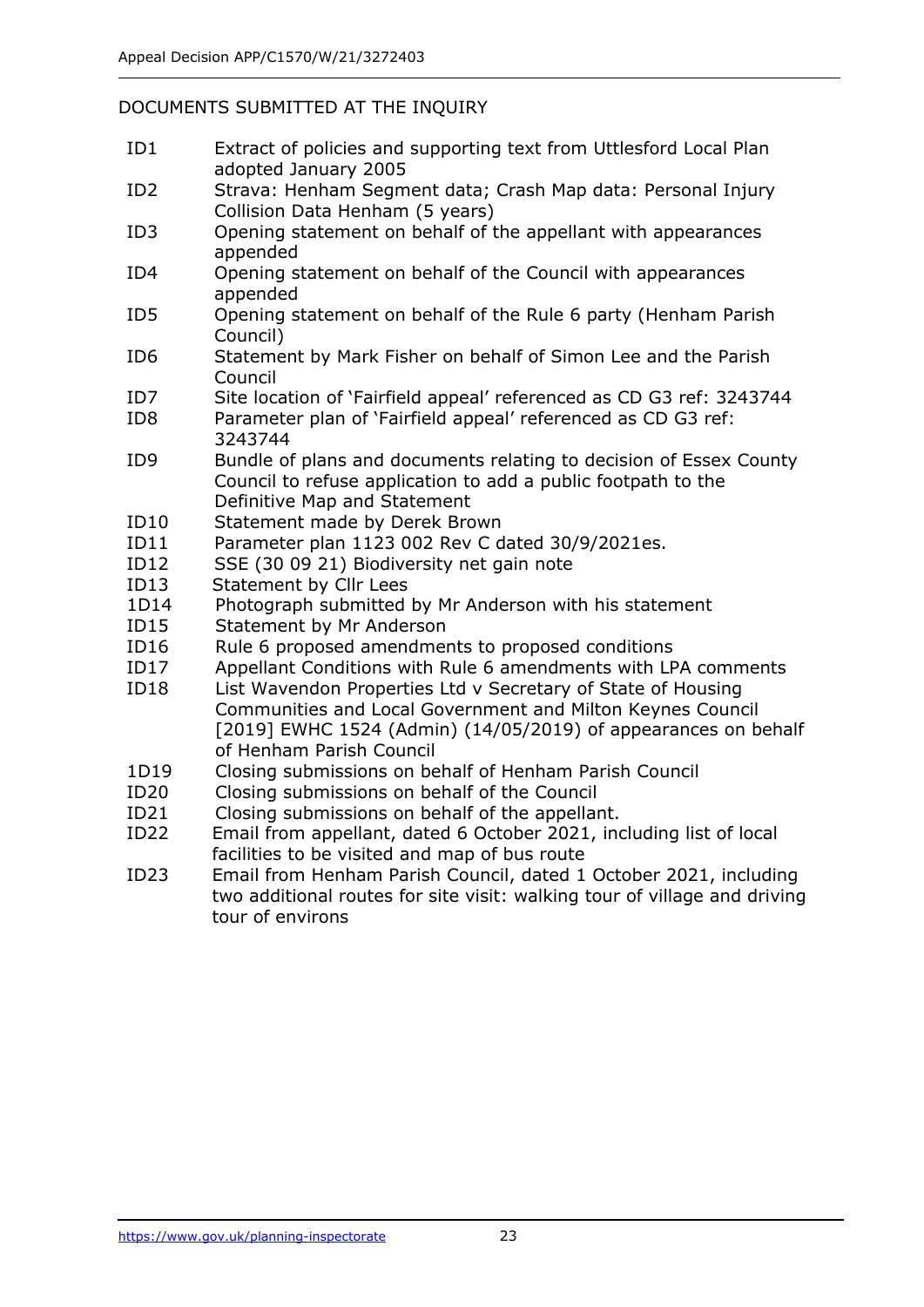## **Schedule of conditions (18 in total)**

- 1. Approval of the details of layout, scale, appearance and landscaping (hereafter called "the Reserved Matters") shall be obtained from the Local Planning Authorityin writing before development commences and the development shall be carried out as approved.
- 2. Application(s) for approval of the Reserved Matters shall be made to the Local Planning Authority not later than the expiration of 3 years from the date of this permission.
- 3. The development hereby permitted shall be begun no later than the expiration of 2 years from the date of approval of the last of the Reserved Matters to be approved.
- 4. The development hereby permitted shall be carried out in accordance with the following approved plans:
	- site location plan 1123 001 rev B dated 6.3.20
	- the site access plan DR5 dated 25.9.19
	- Parameters Plan (no. 1123 002 rev C) date 30.9.21
- 5. No development or groundworks shall commence prior to the local planning authority being provided with either:
	- a) a licence issued by Natural England pursuant to Regulation 55 of TheConservation of Habitats and Species Regulations 2017 (as amended) authorising the specified activity/development to go ahead; or
	- b) a GCN District Level Licence issued by Natural England; or
	- c) a statement in writing from the relevant licensing body to the effect that it does not consider that the specified activity/development will require a licence.
- 6. Prior to commencement of development, a Biodiversity Enhancement Layout and scheme providing the finalised details and locations of the enhancement measures contained within the Ecological Impact Assessment, Biodiversity Statement and Mitigation Plan (Southern Ecological Solutions, July 2020) shall be submitted to and approved in writing by the local planning authority. The enhancement measures shall be implemented in accordance with the approved details and timetable to achieve as a minimum a metric of 20% biodiversity net gain. All features shall be retained in that manner thereafter.
- 7. If development does not commence within 18 months from the date of the survey results in the Ecological Impact Assessment,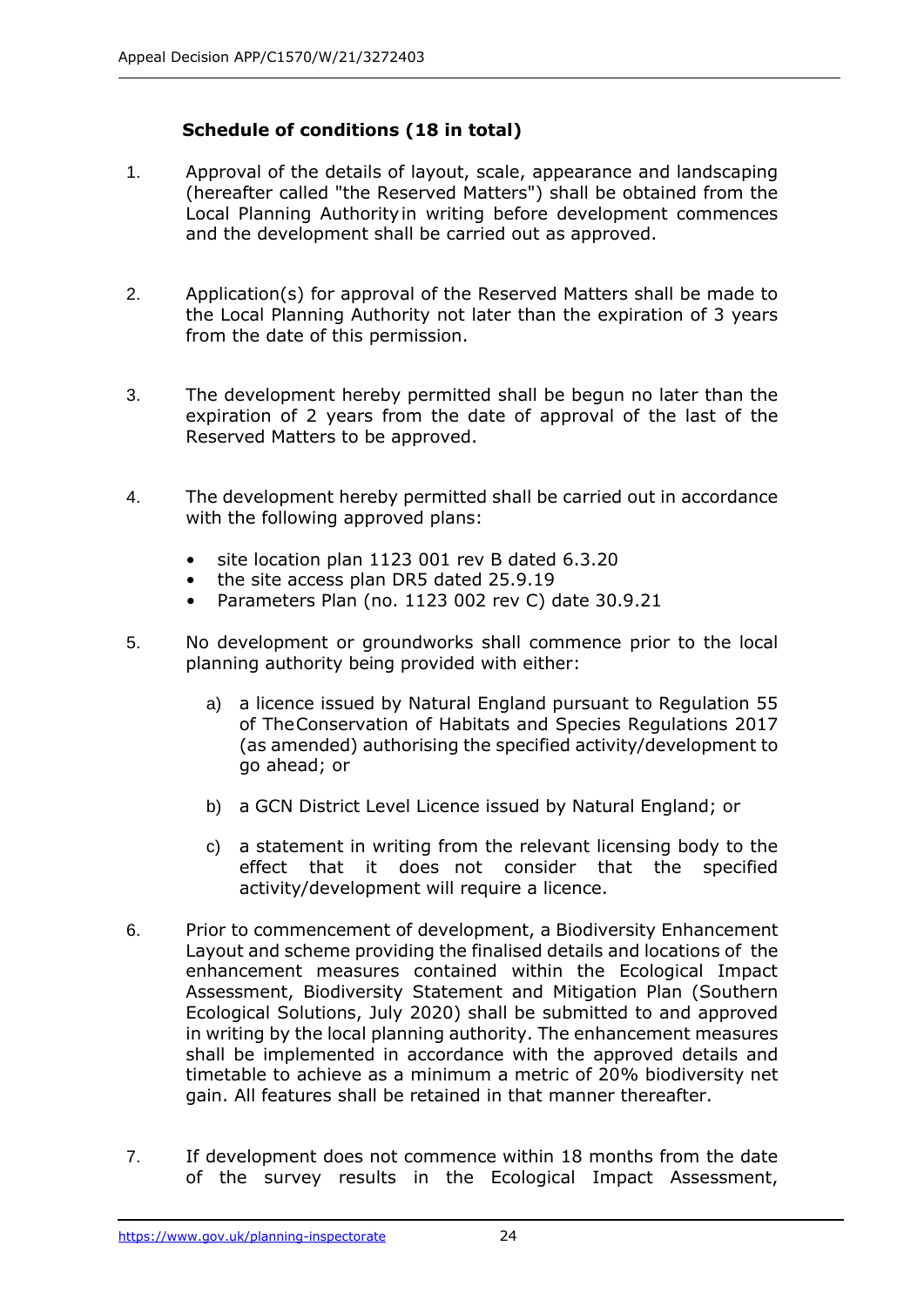Biodiversity Statement and Mitigation Plan (Southern Ecological Solutions, July 2020), the approved ecological mitigation measures secured through condition shall be reviewed and, where necessary, amended and updated. The review shall be informed by further ecological surveys commissioned to:

- i. Establish if there have been any changes in the presence and/or abundance of bats and;
- ii. Identify any likely new ecological impacts that might arise from any changes.

Where the survey results indicate that changes have occurred that will result in ecological impacts not previously addressed in the approved scheme, the original approved ecological measures will be revised and new or amended measures, and a timetable for their implementation, shall be submitted to and approved in writing by the local planning authority prior to the commencement of the development. Works shall then be carried out in accordance with the proposed new approved ecological measures and timetable.

8. No development or preliminary groundworks shall commence until a programme of archaeological trial trenching has been secured and undertaken in accordance with a written scheme of investigation which has been submitted by the applicant and approved by the local planning authority.

A mitigation strategy detailing the excavation/preservation strategy shall be submitted to the local planning authority following the completion of this work and before any reserved matters are agreed.

No development or preliminary groundworks shall commence on those areas containing archaeological deposits until the satisfactory completion of fieldwork as detailed in the mitigation strategy and which has been signed off by the local planning authority through its historic environment advisors.

The applicant shall submit to the local planning authority a postexcavation assessment (to be submitted within three months of the completion of fieldwork, unless otherwise agreed in advance with the Planning Authority). This will result in the completion of postexcavation analysis, preparation of a full site archive and report ready for deposition at the local museum, and submission of a publication report.

- 9. Prior to the commencement of the development, a detailed Construction Environmental Management Plan (CEMP) shall be submitted to and approved in writing by the Local Planning Authority, and the plan shall include the following:
	- a) Safe Access and vehicle routing
	- b) Hours of operation and deliveries, site office locations, and storage of materials details.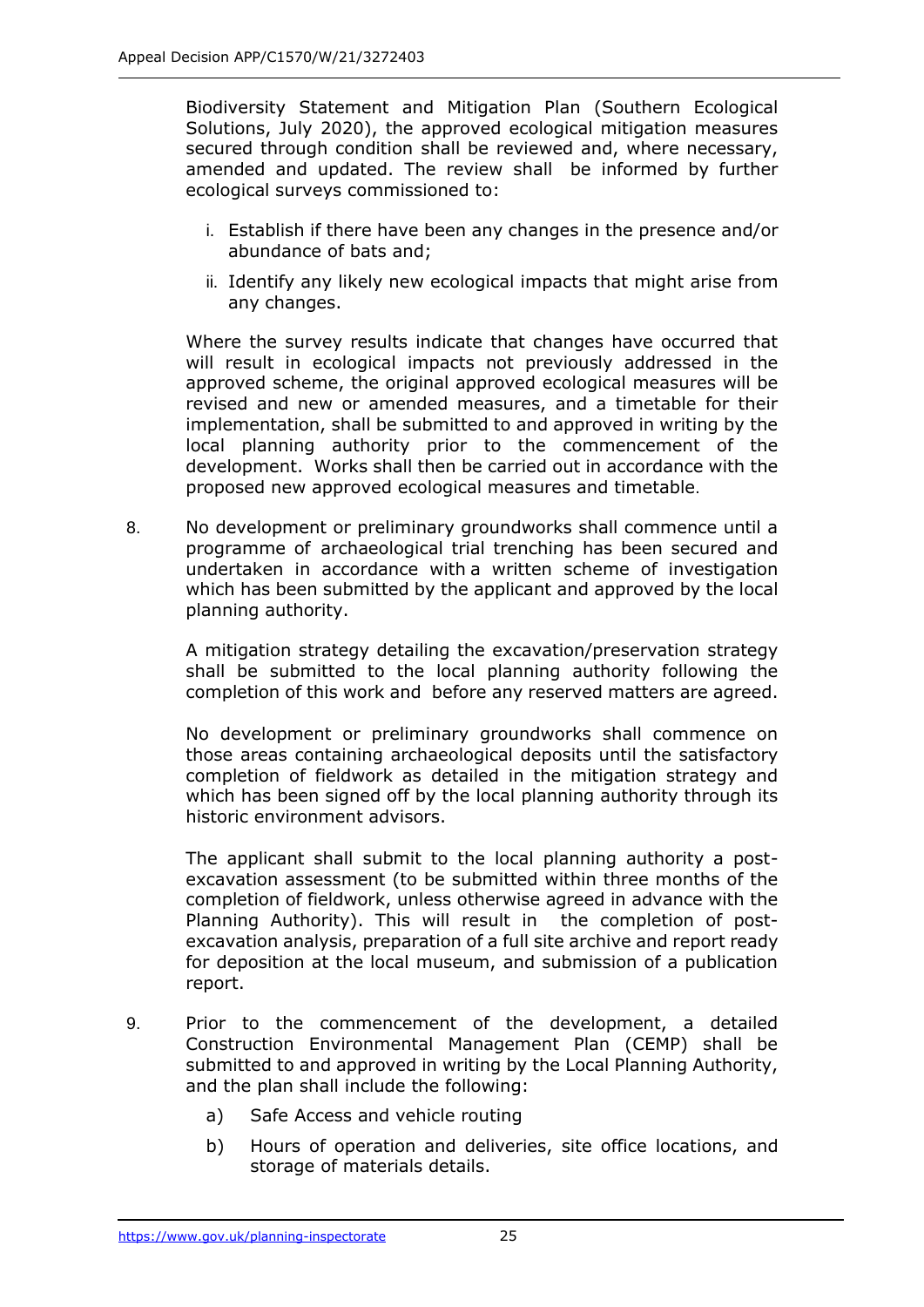- c) Vehicle parking, turning, and loading arrangements.
- d) Construction Traffic Management Plan.
- e) Construction Dust Management Plan including wheel washing measures to control the emission of dust and dirt during construction including on the public highway.
- f) Waste management plan.
- g) Measures to limit noise and vibration from construction activities.
- h) Risk assessment of potentially damaging construction activities.
- i) Identification of "biodiversity protection zones".
- j) Practical measures (both physical measures and sensitive working practices) to avoid or reduce impacts during construction (may be provided as a set of method statements).
- k) The location and timing of sensitive works to avoid harm to biodiversity features.
- l) The times during construction when specialist ecologists need to be present on site to oversee works.
- m) Responsible persons and lines of communication.
- n) The role and responsibilities on site of an ecological clerk of works (ECoW) or similarly competent person, to accord with the enhancement measures set out in Section 5, Table 6 of the Ecological Impact Assessment, Biodiversity Statement and Mitigation Plan (Southern Ecological Solutions, July 2020).
- o) Use of protective fences, exclusion barriers and warning signs.
- p) A scheme for early structural planting (if required).
- q) Measures to provide temporary localised surface water runoff management systems for construction stage activities.
- r) A soil management plan for construction stage activities.
- s) A Bird Hazard Management Plan (BHMP) to minimise the risk of birdstrike.
- t) Confirmation that the proposal will achieve a bio-diversity net gain of at least 20% based on Metric 3.0

The development must be carried out in accordance with the approved CEMP.

10. Prior to the commencement of the development a detailed surface water drainage scheme for the site, based on sustainable drainage principles and an assessment of the hydrological and hydro geological context of the development, taking into account the proximity to Stansted airport and the need to avoid birdstrikes shall be submitted to and approved in writing by the local planning authority.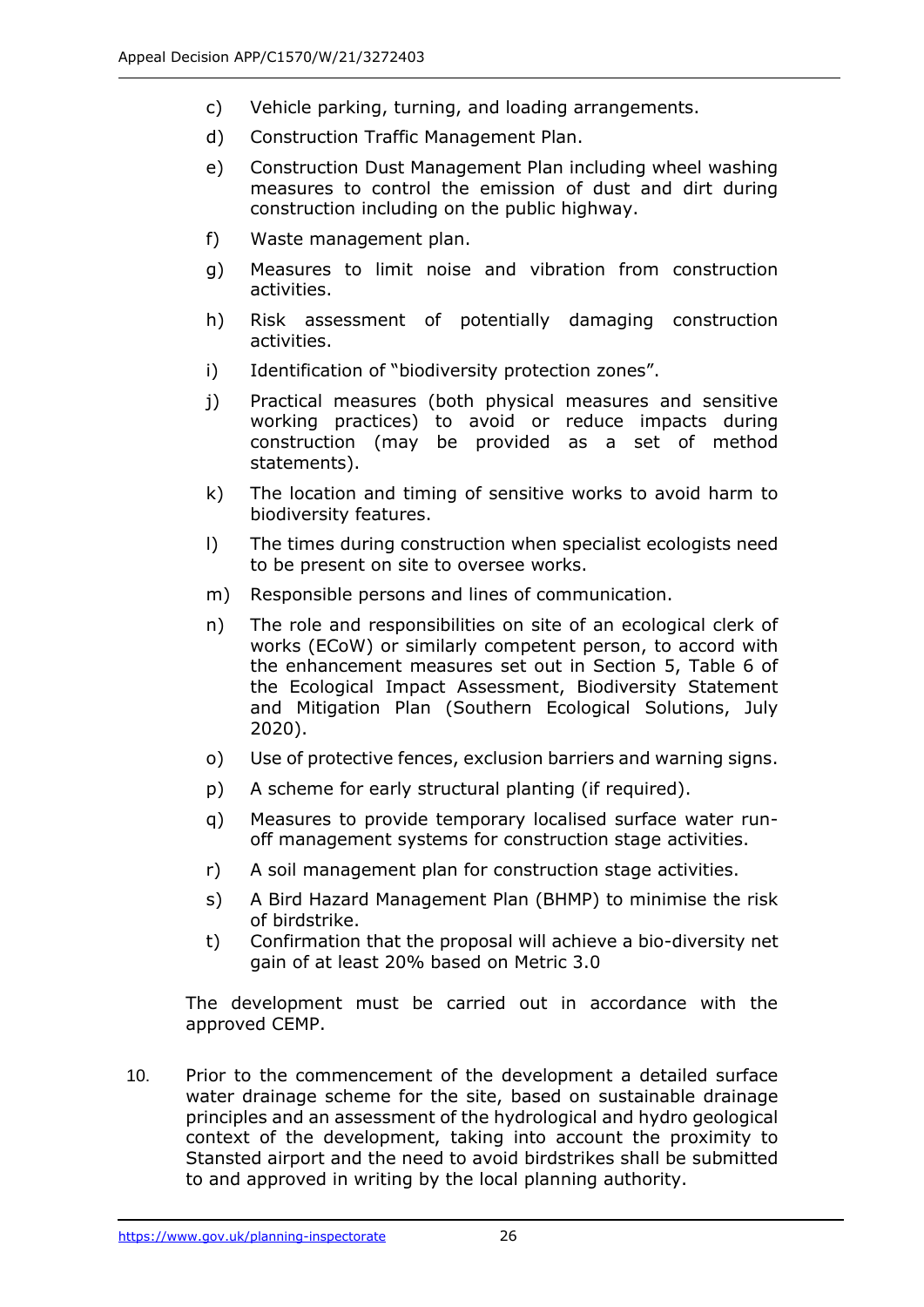The scheme should include but not be limited to:

- a) Verification of the suitability of infiltration of surface water for the development. This should be based on infiltration tests that have been undertaken in accordance with BRE 365 testing procedure and the infiltration testing methods found in chapter 25.3 of The CIRIA SuDS Manual C753. If infiltration is found to be viable then the scheme should be updated accordingly. If partially viable then infiltration should be utilised as much as possible.
- b) Limiting discharge rates to 1.9l/s for all storm events up to an including the 1 in 100 year rate plus 40% allowance for climate change. All relevant permissions to discharge from the site into any outfall should be demonstrated.
- c) Provide sufficient storage to ensure no off site flooding as a result of the development during all storm events up to and including the 1 in 100 year plus 40% climate change event.
- d) Demonstrate that all storage features can half empty within 24 hours for the 1 in 30 plus 40% climate change critical storm event.
- e) Final modelling and calculations for all areas of the drainage system.
- f) The appropriate level of treatment for all runoff leaving the site, in line with the Simple Index Approach in chapter 26 of the CIRIA SuDS Manual C753.
- g) Detailed engineering drawings of each component of the drainage scheme.
- h) A final drainage plan which details exceedance and conveyance routes, FFL and ground levels, and location and sizing of any drainage features.
- i) A written report summarising the final strategy and highlighting any minor changes to the approved strategy.

The scheme shall subsequently be implemented in accordance with the approved drainage scheme prior to occupation of any dwelling.

- 11. 5% of the dwellings approved by this permission shall be built to Category 3 (wheelchair user) housing M4 (3)(2)(a) wheelchair adaptable. The remaining dwellings approved by this permission shall be built to Category 2: Accessible andadaptable dwellings M4 (2) of the Building Regulations 2010 Approved Document M, Volume 1 2015 edition.
- 12. Prior to commencement of the first dwelling details of a footpath of a minimum of 2m width shall be submitted to and approved in writing by the Local Planning Authority. The footpath shall connect public Right of Way PROW 25/2 with the footway into the village as shown in principle on drawing number 004 rev A Illustrative Masterplan. No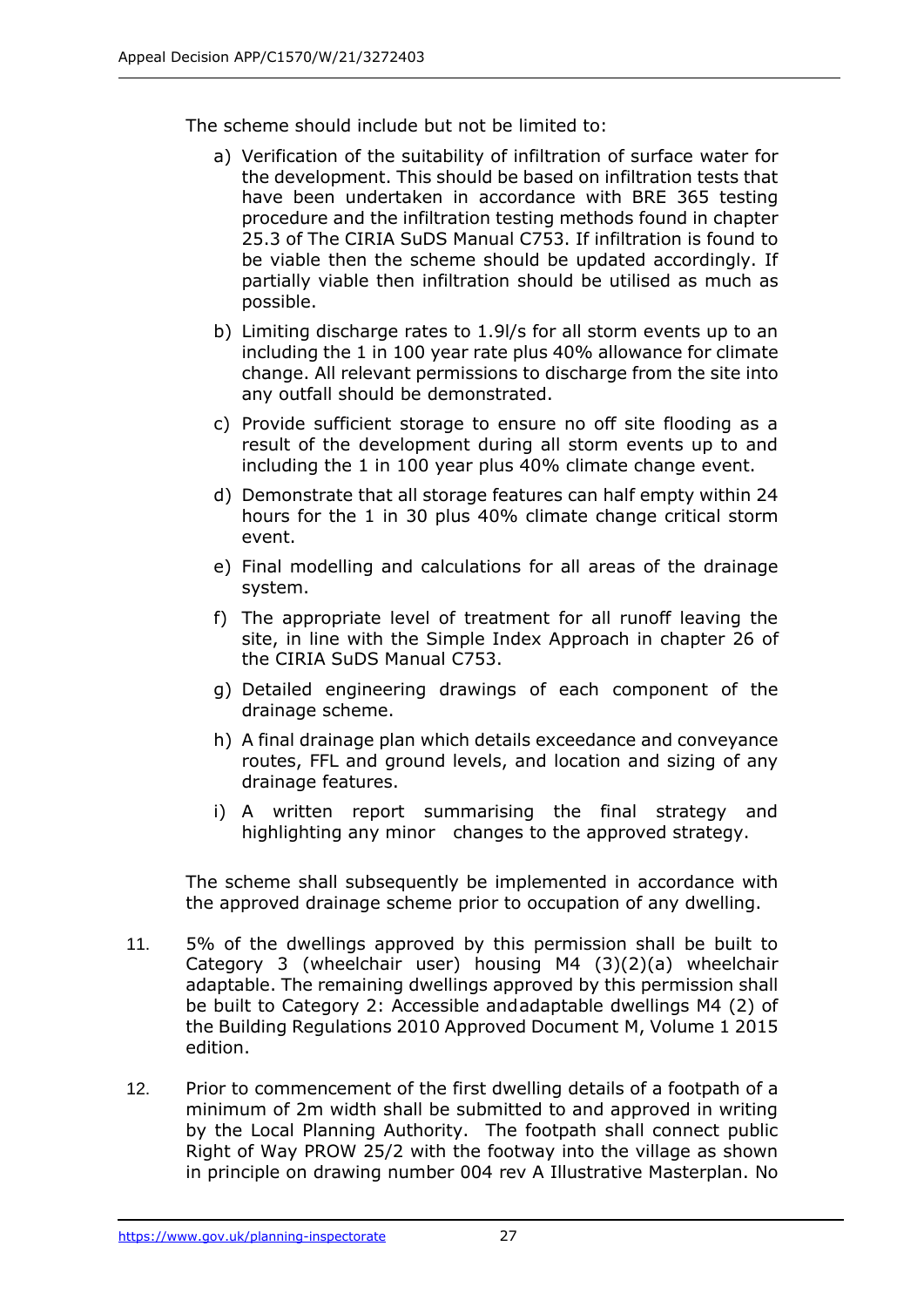dwelling shall be occupied until the approved footpath is made available**.**

- 13. Prior to occupation of any dwelling, the access provision as shown on submitted drawing DR5 shall be provided, including clear to ground visibility splays with dimensions of 2.4 metres by 59 metres to the north and 2.4 metres by 123 metres to the south, as measured from and along the nearside edge of the carriageway. The vehicular visibility splays shall be retained free of any obstruction at all times thereafter. Access works shall include:
	- Provision of footway minimum width 2m between proposed access and the existing footway to the north as shown in principle in drawing number DR5;
	- Provision of a vehicle activated speed sign on Mill Road to encourage thereduction of speed, the specification and location to be agreed with the highway authority.
- 14. Occupation of dwellings shall only take place in line with a timetable for implementation and delivery of the provision of a signal enhancement scheme at Grove Hill Junction. The scheme to be approved shall include a timetable for implementation and a detailed delivery plan, to include the number of dwellings which can be occupied prior to the implementation of the Grove Hill Junction. This is to be submitted to and approved by the LPA. The scheme shall include additional wireless vehicle detection and adjustment of signal times as necessary shall be submitted to and approved in writing by the Local Planning Authority. For the avoidance of doubt, all equipment to be TOPAS (Traffic Open Products and Specifications) approved.
- 15. Prior to occupation of the first dwelling the Developer shall have prepared and agreed with the LPA the provision and implementation of a Residential Travel Information Pack per dwelling for sustainable transport, to include six one day travel vouchers for use with the relevant local public transport operator. The Pack shall be provided to each dwelling at first occupation.
- 16. Prior to occupation of the first dwelling a maintenance scheme shall be submitted to and agreed, in writing, by the Local Planning Authority. The maintenance plan, detailing the drainage maintenance arrangements, including who is responsible for different elements of the surface water drainage system and the maintenance activities/frequencies. The scheme shall be implemented before occupation of the first dwelling. Should any part of the system be maintainable by a maintenance company, details of long-term funding arrangements should be provided. The Surface Water Drainage System shall thereafter be maintained in accordance with the approved plan and the applicant or any successor in title shall maintain yearly logs of maintenance in accordance with the approved Maintenance Plan.These logs must be available for inspection upon a request by the Local Planning Authority